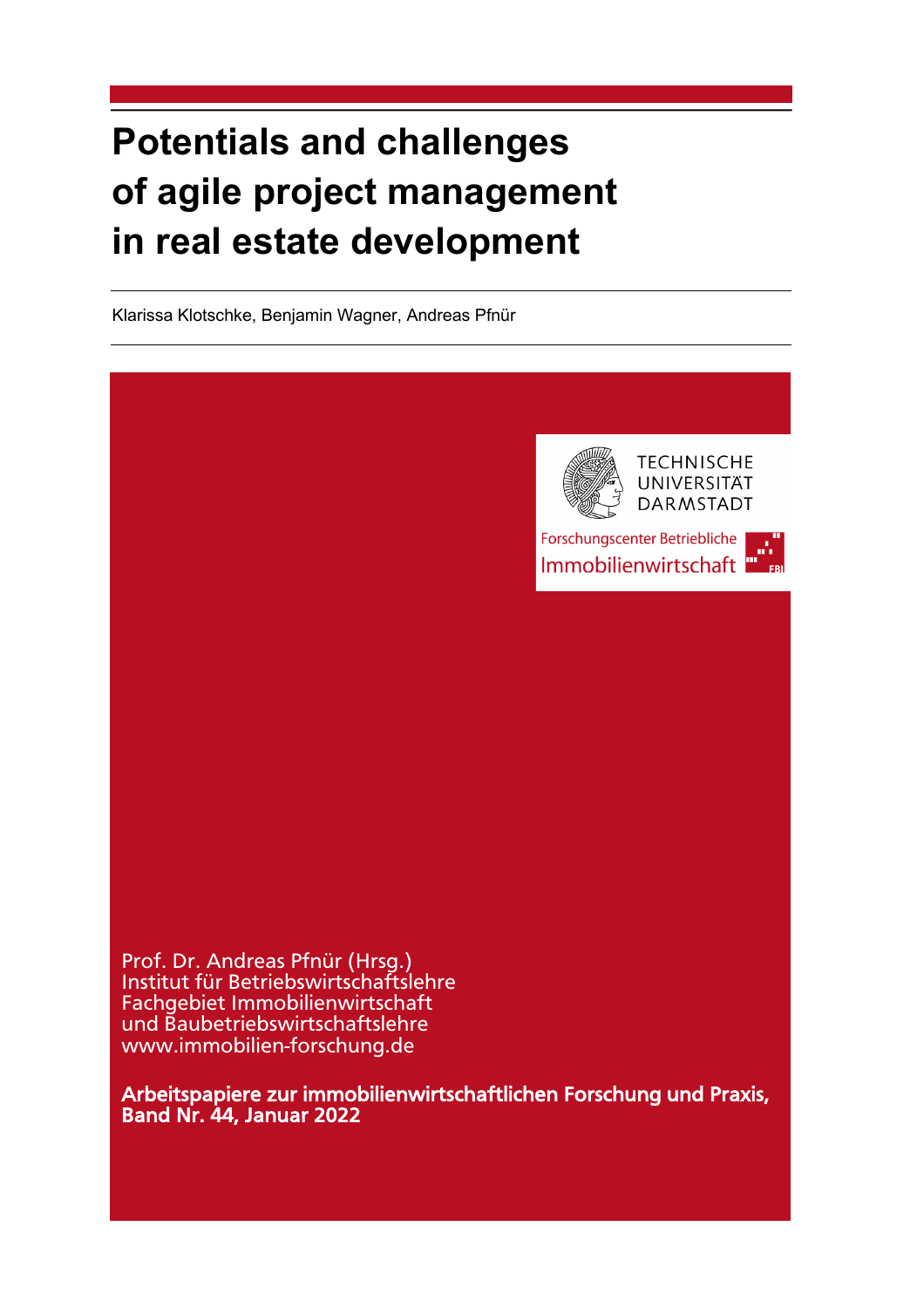#### **Zitierempfehlung:**

Klarissa Klotschke, Benjamin Wagner, Andreas Pfnür (2022): Potentials and challenges of agile project management in real estate development. In: Andreas Pfnür (Hrsg.), Arbeitspapiere zur immobilienwirtschaftlichen Forschung und Praxis, Band Nr. 44, Technische Universität Darmstadt.

#### **Autoren:**

**Klarissa Klotschke** is a Master's student of Technical University of Darmstadt. k.klotschke@web.de.

**Dr. Benjamin Wagner** is corresponding author and research assistant at the chair of Real Estate and Construction Management, Department of Law and Economics, Technical University of Darmstadt. wagner@bwl.tu-darmstadt.de Hochschulstrasse 1, 64289 Darmstadt, Germany. Tel: +49(0)6151-1624515.

**Prof. Dr. Andreas Pfnür FRICS** is head of the chair of Real Estate and Construction Management, Department of Law and Economics, Technical University of Darmstadt.



Impressum (v.i.S.d.P.):

Prof. Dr. Andreas Pfnür Fachgebiet Immobilienwirtschaft und Baubetriebswirtschaftslehre Fachbereich Rechts- und Wirtschaftswissenschaften Technische Universität Darmstadt Hochschulstr. 1 64289 Darmstadt

Telefon +49 (0) 6151 / 16 - 24510 Telefax +49 (0) 6151 / 16 - 24519 E-Mail office-bwl9@bwl.tu-darmstadt.de Homepage www.immobilien-forschung.de<br>ISSN Nr. 1862-2291 1862-2291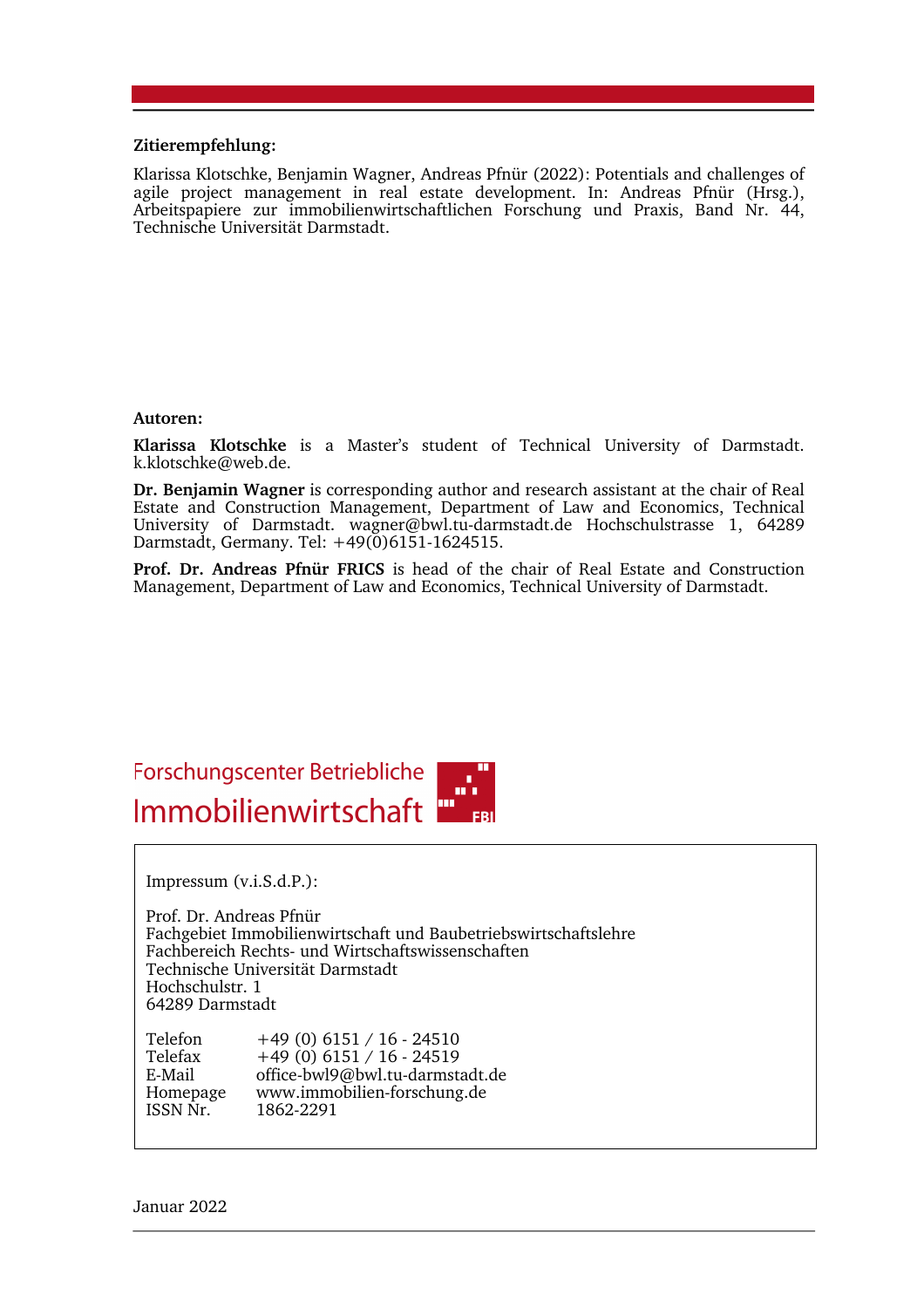#### **Abstract**

Managing changing requirements and complexity is important in enhancing the success of real estate projects. Agile project management provides approaches for adapting processes and working methods accordingly. This study aims to identify the potentials and challenges of agile project management in real estate development. Therefore, a literature analysis placed principles and methods of agile project management in the context of real estate project management. These perceptions were verified with qualitative content analysis based on semi-structured interviews.

The main potentials arise through the integration of the occupier as key customer and the consideration of his or her needs through an iterative approach. In connection, incremental planning has the potential to reduce uncertain requirements and facilitate creative solutions. Self-organised teams offer the possibility to improve cooperation between interdisciplinary teams and the sense of responsibility, even if the lack of hierarchy is considered a challenge by the experts. Due to strong conflicts of interest, regulations and expensive, complex product adjustments, challenges and limitations of the approaches are seen.

These results provide insights on where agile project management can help real estate project management with the current complexities, but also how it needs to be adapted for widespread application in real estate development.

**Keywords:** agile project management; real estate development; agility; real estate transformation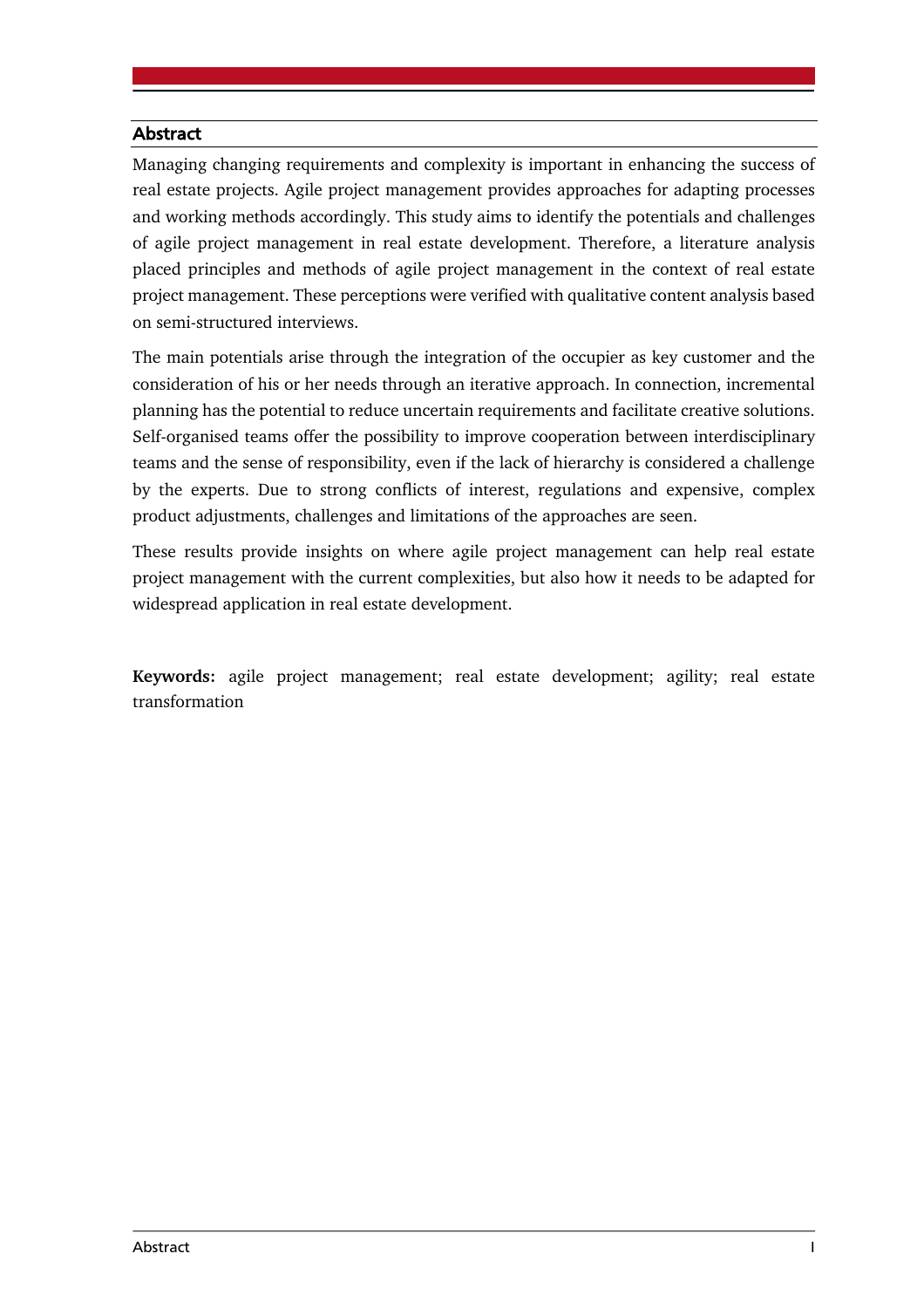# **Table of Contents**

| 1                            |                                                                                                                                                                                                                              |  |
|------------------------------|------------------------------------------------------------------------------------------------------------------------------------------------------------------------------------------------------------------------------|--|
| $\overline{2}$<br>2.1<br>2.2 | Literature review: Agile project management and real estate development  3<br>The origins of agile project management and its core elements 3<br>Potentials and challenges in the application of agile project management  4 |  |
| 3                            |                                                                                                                                                                                                                              |  |
| $\overline{4}$               |                                                                                                                                                                                                                              |  |
| 5                            |                                                                                                                                                                                                                              |  |
| 6                            |                                                                                                                                                                                                                              |  |
|                              |                                                                                                                                                                                                                              |  |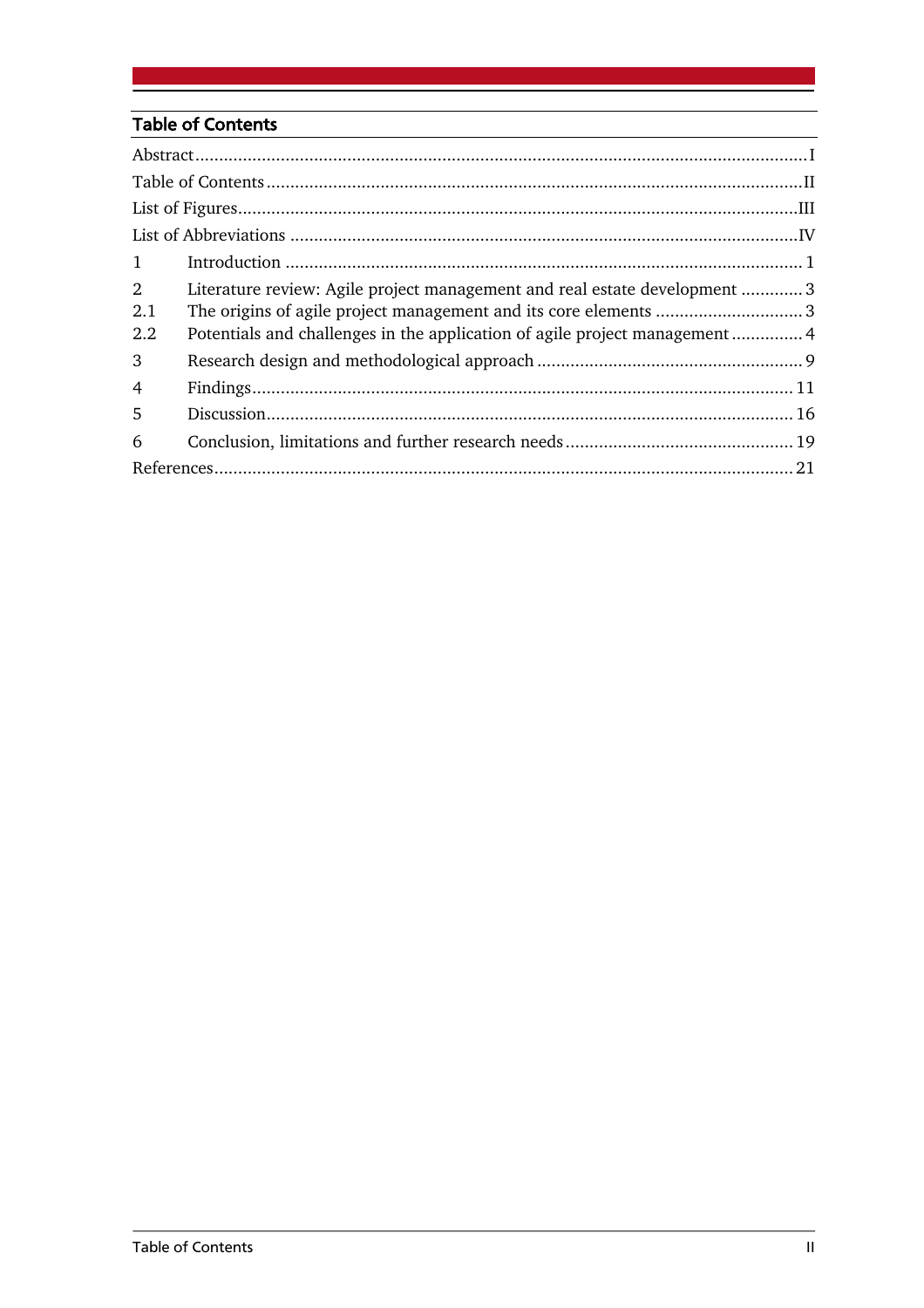# List of Figures Figure 1: Identified core elements of APM in real estate development.................................4 Figure 2: Research design and methodological approach.....................................................9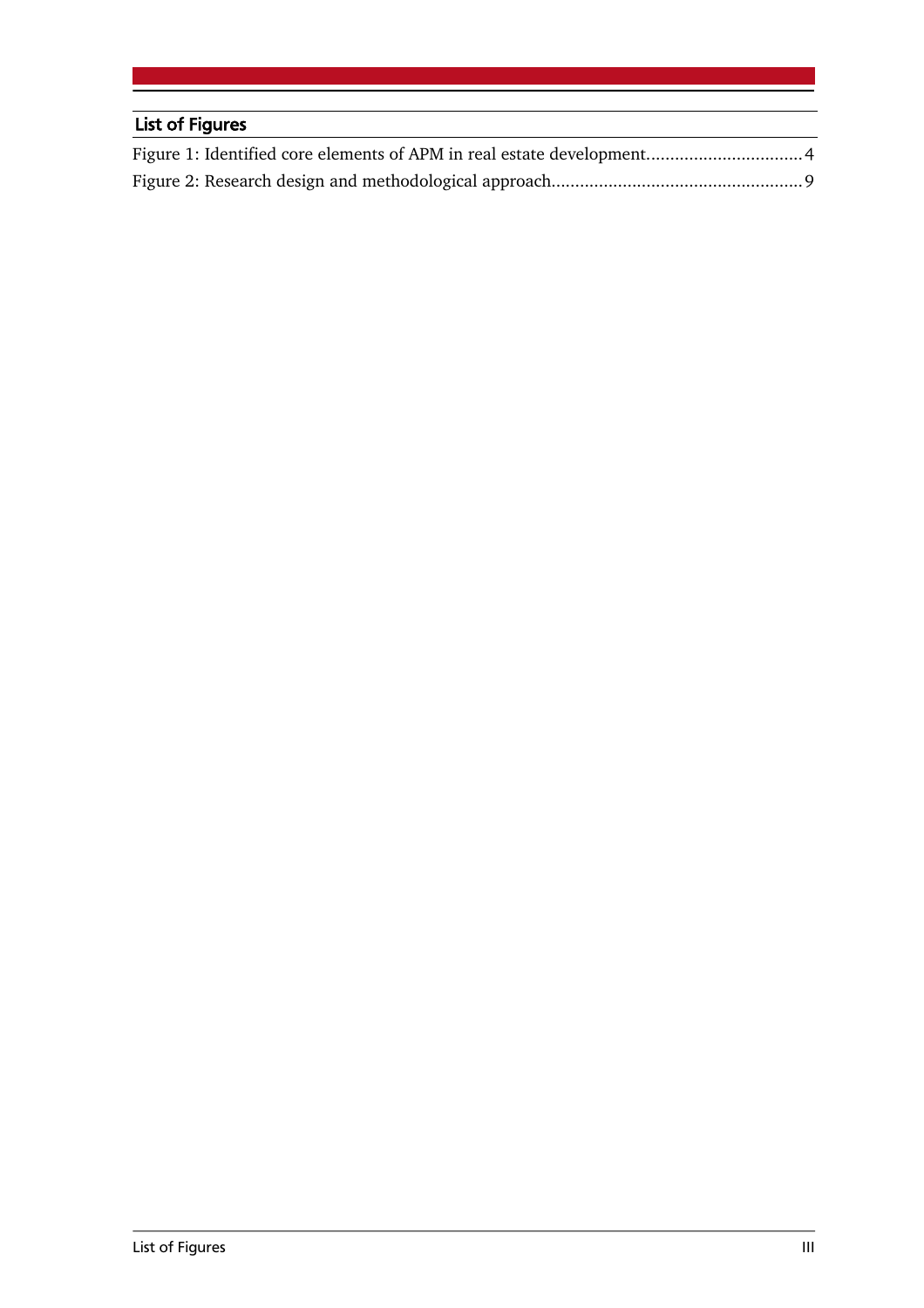# List of Abbreviations

| APM | Agile project management |
|-----|--------------------------|
|-----|--------------------------|

- PM Project management
- BIM Building Information Modeling
- AR Augmented reality
- VR Virtual reality
- IT Information technology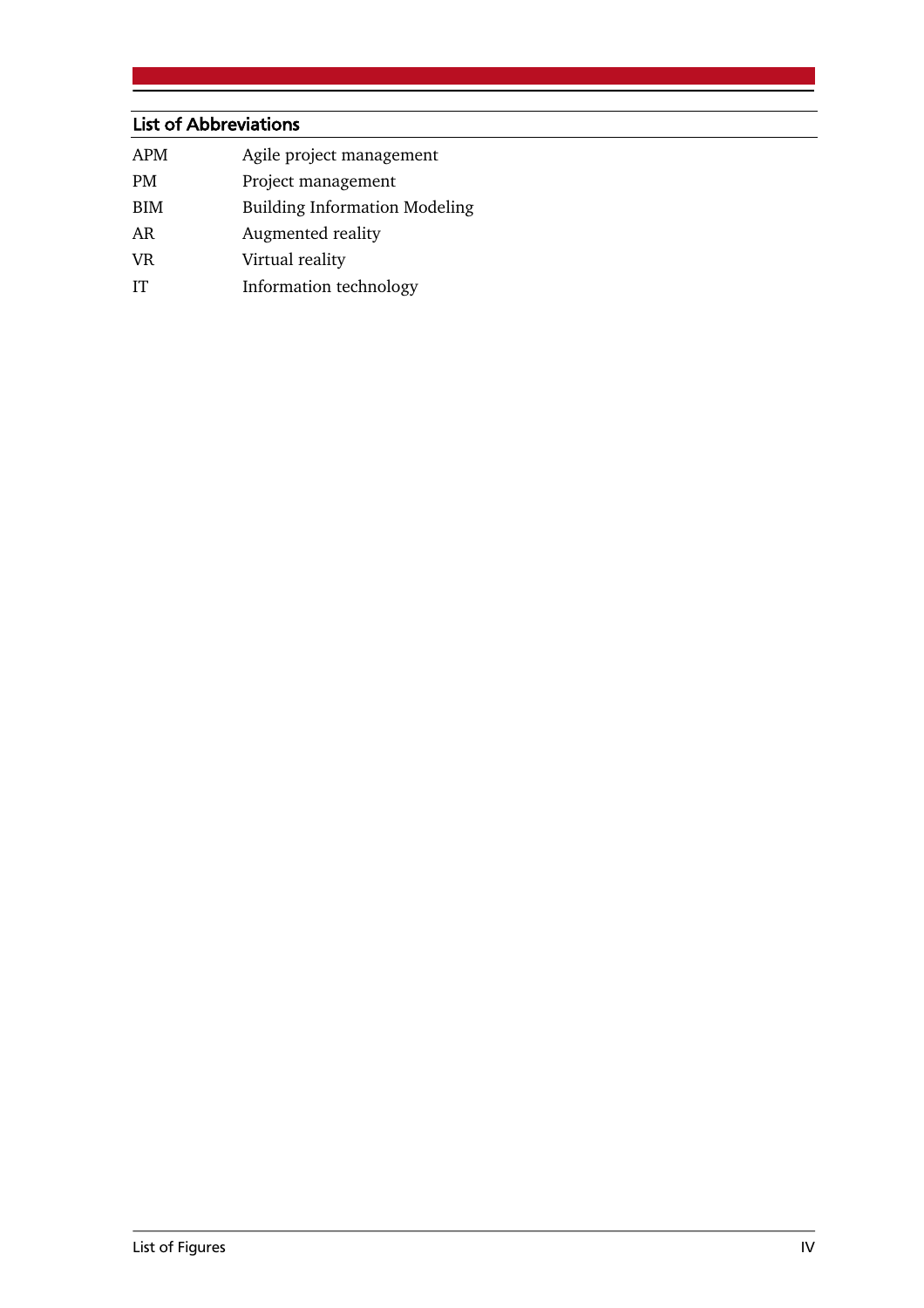#### 1 Introduction

Increasingly, dynamic and complex changes pose immediate challenges to management in various domains (Bennett and Lemoine 2014). The possibility to rely on the consistency of planning and the continuity of action declines (Millar *et al.* 2018). Rather, these changes require adjustments in management and in the instruments and methods used (Teece *et al.* 2016). Management is increasingly responding to these changes with the ability to react in a targeted and dynamic manner to rapidly changing requirements (Conforto *et al.* 2016). This organisational, internal responsiveness is referred to as 'agility' (Overby *et al.* 2006). To enhance agility, agile project management (APM) is increasingly being used as a component of agile management. The objective is to involve the customer in order to optimally adapt the activities to their requirements and needs by continuously formulating them and evaluating their implementation (Olsson *et al.* 2015). Originally from software development, where it has already contributed to increasing success (Sheffield and Lemétayer 2013), APM is increasingly being used in other industries, which has made it better known as a project management (PM) approach (Conforto *et al.* 2014, Sommer *et al.* 2015). Studies and previous research show that APM proves useful in dealing with the higher levels of complexity and uncertainty that are apparent within projects (Fernandez and Fernandez 2008, Crisan *et al.* 2015, Serrador and Pinto 2015). Lechler and Yang (2017) expect APM methods to become an important factor in PM across all sectors.

The real estate industry is also affected by the dynamic and complex changes with the associated challenges. Due to the transformation of the real estate industry business models, corporate structures and processes are changing. Pfnür and Wagner (2020) show in their empirical study that project developers in particular expect profound changes in user requirements and increasing cross-company cooperation. It is becoming apparent that it is getting necessary to act flexibly within the real estate development process and in a customer-oriented manner. For real estate development, the importance of adapting traditional PM and the associated methods to the new challenges seems to be coming increasingly important. Especially as construction PM is now one of the original assignments of real estate development (Zulch 2012), alongside financing and marketing.

As a result, new approaches, such as APM, are also becoming increasingly relevant for the real estate industry (Peyinghaus and Zeitner 2019). A study by Zeitner *et al.* (2019) reveals that potential for APM is seen specifically in real estate development. Even though further research approaches exist that discuss the transfer of agile methods to that field (Blokpoel *et al.* 2005, Owen *et al.* 2006, Olsson *et al.* 2015, Arefazar *et al.* 2019), there is a lack of a general consideration of the potentials and challenges of APM in real estate development in the pre-design, design and construction phases.

This research paper aims to examine the potentials and challenges of APM in real estate development. To this end, (1) trends and changes leading to the application of APM are highlighted and (2) the APM approach is placed in the context of real estate development.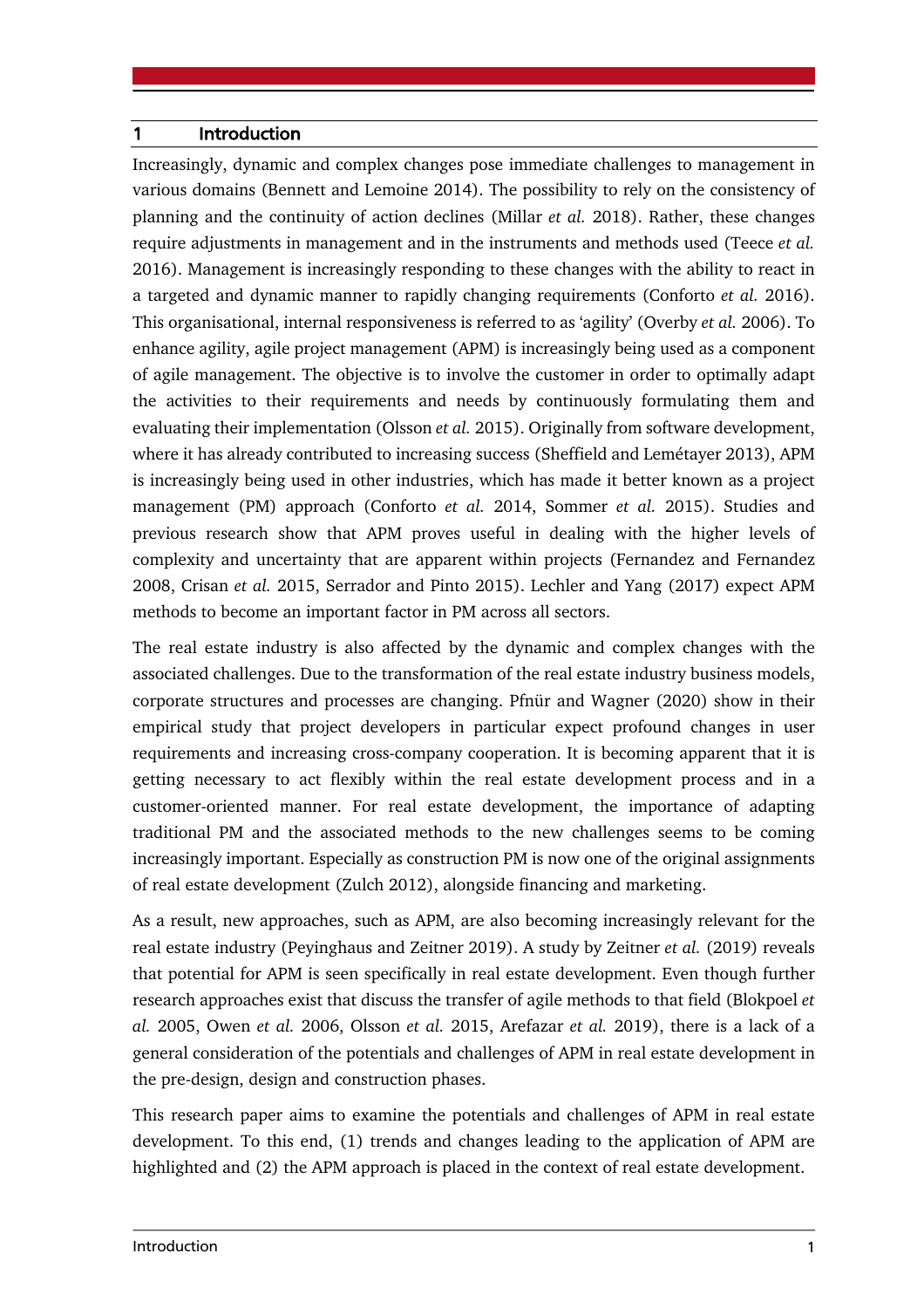Therefore, we provide literature analyses of APM and real estate development. Based on a theoretical-conceptual analysis, in which the core elements and their potentials and challenges of APM in real estate development are worked out, we develop deductive hypotheses on these. For a practice-oriented reflection of the hypotheses, expert interviews were conducted with experienced real estate project developers.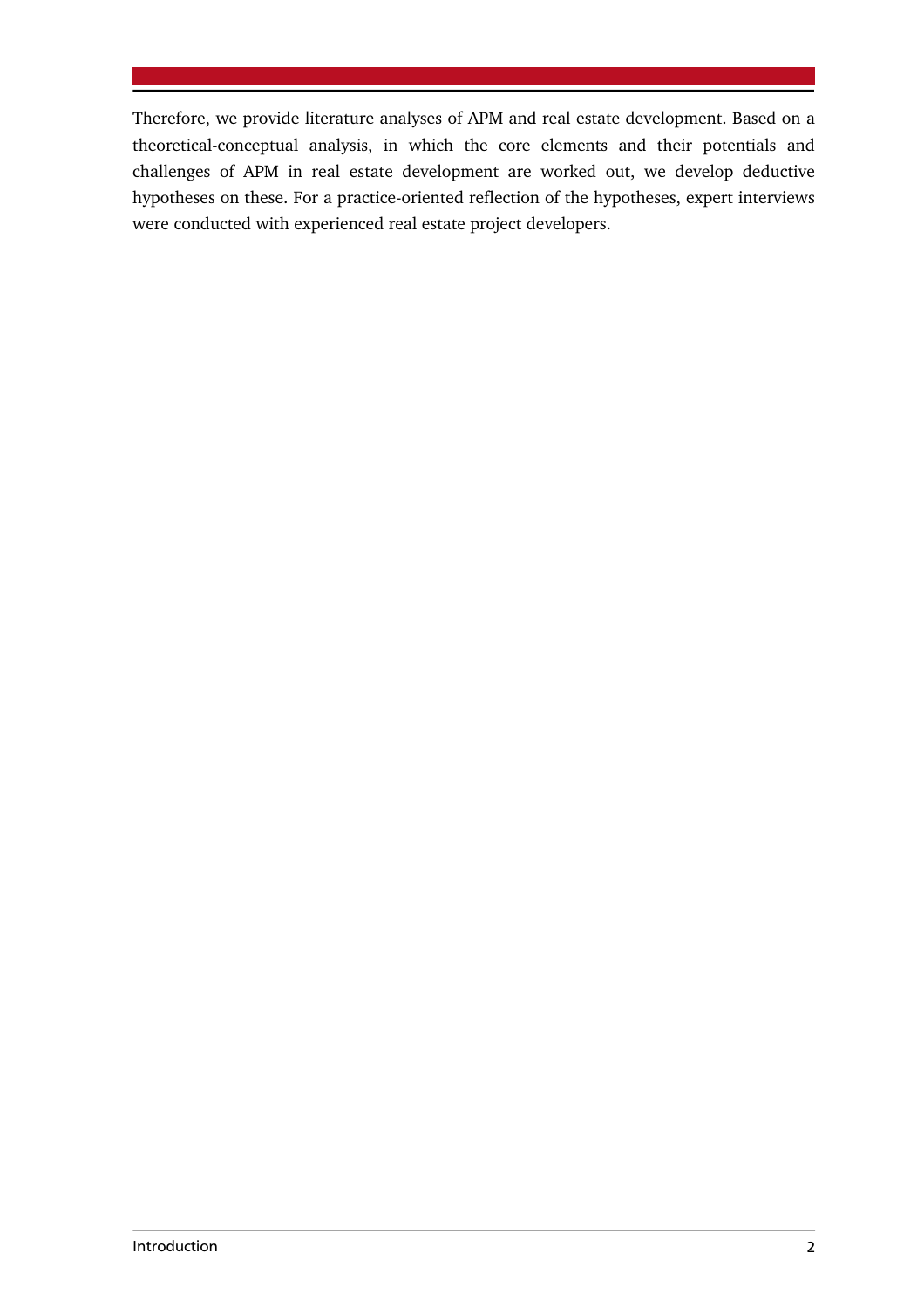#### 2 Literature review: Agile project management and real estate development

Within the literature review, the origins and context of APM are first briefly described. Based on this, we identify the core elements of APM in the context of real estate development from the values and principles as well as working methods discussed in scientific and practiceoriented literature. In the second section of the literature review, we highlight the current changes and complexities of construction PM in real estate development and discuss whether and how APM offers potentials and challenges here.

#### 2.1 The origins of agile project management and its core elements

APM as it is used in project environments has become increasingly dynamic, complex and uncertain, and traditional methods are no longer successful in such environments (Gustavsson 2016). Due to the dynamics and complexity of projects, changes to project requirements and objectives are increasingly frequent during a project, with negative effects on the project outcome and success (Serrador and Pinto 2015). In consequence, APM was developed in the field of software development to improve project outcomes through agility (Dybå and Dingsøyr 2008). To be agile, a project must be structured to proactively and quickly adapt to changing requirements and seize opportunities to improve value outcomes (Sanchez and Nagi 2001, Owen *et al.* 2006). Due to changes in project environments across industries, as well as increasing uncertainties and changes in the requirements for projects, APM is also receiving more attention beyond software development (Conforto *et al.* 2016).

APM is defined as "[...] an approach based on a set of principles, whose goal is to render the process of PM simpler, more flexible and iterative in order to achieve better performance (cost, time and quality), with less management effort and higher levels of innovation and added value for the customer" (Conforto *et al.* 2014, p. 22). The focus of the APM approach is on the ability to react as quickly as possible to changing environments, to take changes in customer requirements into account dynamically and in real time and, thus, to achieve faster project runtimes and higher project quality (Erickson *et al.* 2005). According to Ciric *et al.* (2018), APM facilitates management to respond to and cope with environmental changes.

Against the background of these changes, increasing complexity and growing requirements of projects, the need for new values, principles and working methods are discussed in the context of APM (Beck *et al.* 2001a, b, Sidky *et al.* 2007). Assuming that real estate projects, especially with regard to construction PM, are also affected by environmental changes, complexities and changing requirements (Arefazar *et al.* 2019), APM can be characterised as an approach for managing projects to achieve customer value through adaptable planning to change, rapid feedback in flexible scope, continuous improvement, and high collaboration and engagement of project members (Chin 2004, Serrador and Pinto 2015). Sohi *et al.* (2016) show that the application of APM can reduce complexity in construction projects, but the individual potentials and challenges of applying it throughout the PM process remain unanswered. In order to analyse the successful application of APM in real estate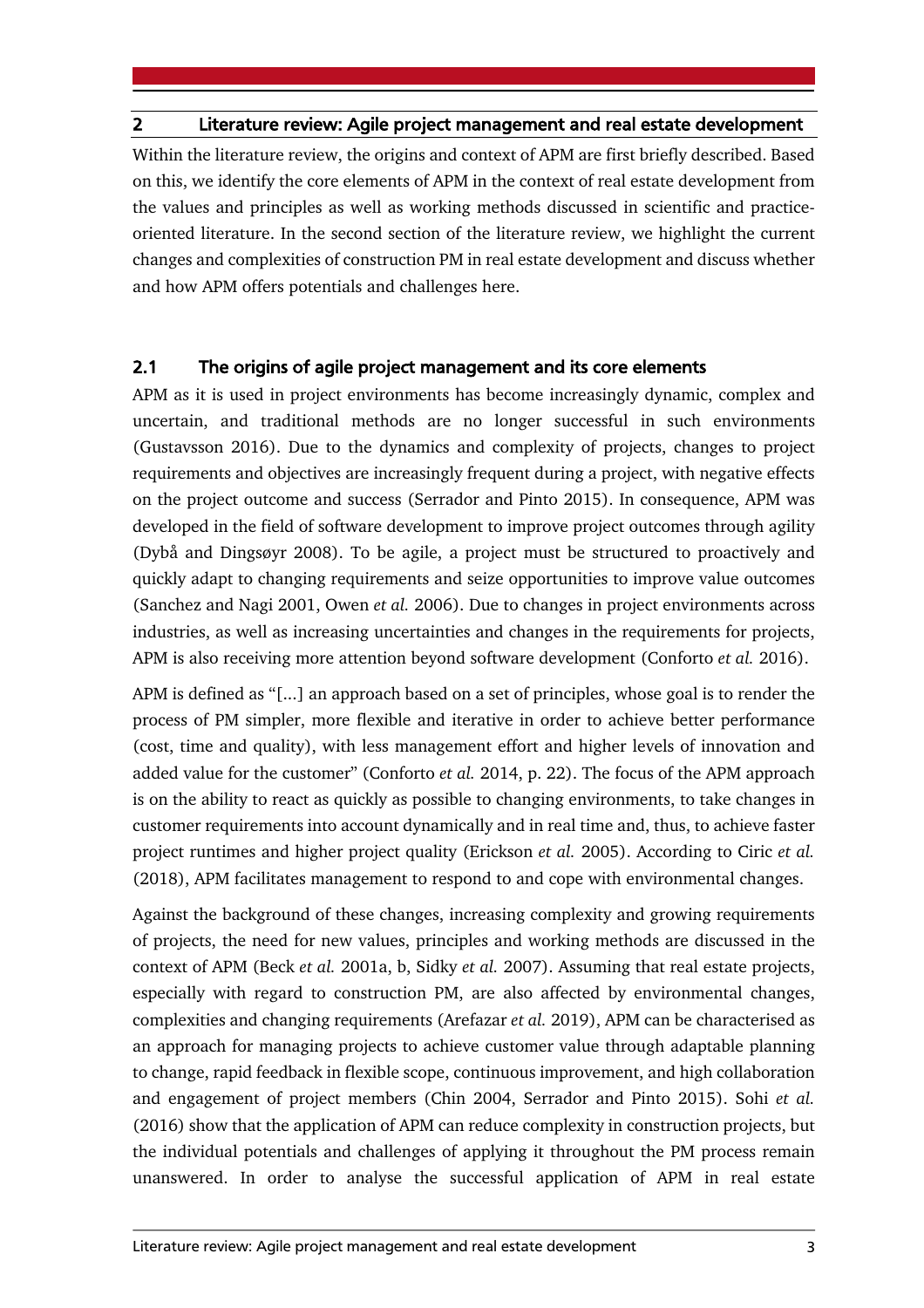development, it should first be considered which elements of the PM process are affected by an implementation. For this, we place the objectives, values, principles and methods of the APM approach in the context of real estate development.

Although there is a broad range of agile methodologies, all APM approaches pursue common objectives: increase the client's involvement, replacing upfront planning with incremental planning that adopts to the most current information available and changing requirements and to address technical risks as early in the process as possible, entrust and empower staff as well as encouraging ongoing communication between the business areas and project team members (Cooke 2012, Johansson 2012) as cited in (Sohi *et al.* 2016). In addition, a lot of emphasis is placed on time management methods as well as cooperative and transparent collaboration (Cockburn 2002). As a result, we identify seven core elements of APM in real estate development, which are shown in **Fehler! Verweisquelle konnte nicht gefunden werden.**.



Figure 1: Identified core elements of APM in real estate development.

These seven identified core elements shape the further literature analysis. Here, current changes and complexities of PM in real estate development are highlighted in order to discuss theoretically and conceptually which potentials and challenges are associated with the application of APM.

## 2.2 Potentials and challenges in the application of agile project management

In this way, we derive a hypothesis for each core element, which in context shows the essential potentials and challenges of APM in real estate development. We assume that these differ in theory and practice. Therefore, we first derive potentially arising advantages and disadvantages theoretically before discussing them with experienced project developers.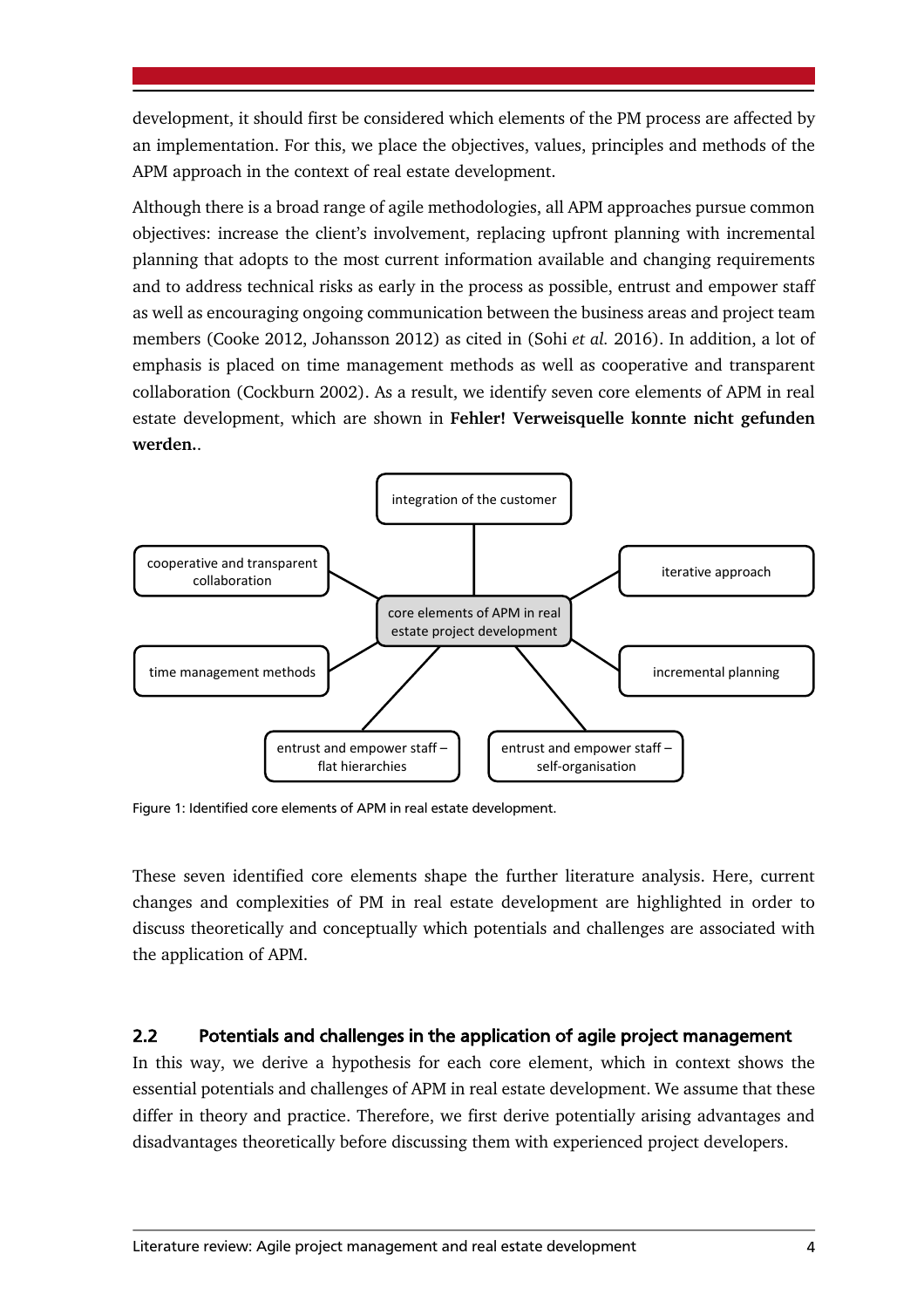#### **Integration of the customer**

As old as the discipline of real estate development is, the discussion of whether the investor or the real estate occupier is the key customer of property development continues (Peiser and Frej 1992). The occupiers, as the demanders of the property, exert a strong influence on the real estate development project as their needs and requirements are decisive for the success of the project (Wurtzebach *et al.* 1995). However, Chen *et al.* (2018) argue that real estate development has so far neglected the individual needs of real estate occupiers in particular. Furthermore, these occupier requirements are changing as new conditions of work and production result in changing real estate demand, to which project developers react with stronger occupier orientation (Pfnür and Wagner 2020). Thus, obtaining feedback from the occupier during the real estate development process is important in order to understand and address their requirements (Caputo 2013). As a result, occupiers' integration during a real estate project seems to become more important in order to better take into account their individual requirements and needs for a more successful project outcome and marketing.

Here, the APM approach could be supportive, as APM is centrally focused on the value proposition for customers (Sidky *et al.* 2007). To achieve this, a close partnership with the customer is sought that actively involves the occupiers in the process and focuses on their requirements and needs (Dingsøyr *et al.* 2012). Values and principles provide for accepting and taking into account the customer's change requests within the process. By involving the customer, regular feedback is obtained that can lead to satisfactory results (Chuang *et al.* 2014). Gustavsson (2016) shows in his literature review that integrating the customer in the project is one of the most important potentials of APM beyond software development. Especially in real estate projects, due to their complexity and uniqueness, it can be assumed that the occupier as a customer can only recognise his or her needs and thus the project result in the course of the project.

This leads to the following hypothesis 1:

*The application of APM in real estate development leads to a continuous integration of the occupier into the project process, which has the potential of an improved fulfilment of the occupier's requirements in combination with a satisfactory project outcome.*

#### **Iterative approach and incremental planning**

In order to integrate the occupiers and take their requirements into account, the design of the process of real estate development is gaining importance. Up to now, the process has mostly followed the linear course of traditional PM so that project phases are run through sequentially (Miles *et al.* 2015). This hinders the consideration of a dynamic project environment as well as the integration of continuous feedback and changing user and stakeholder requirements. Accordingly, there is already criticism of the traditional process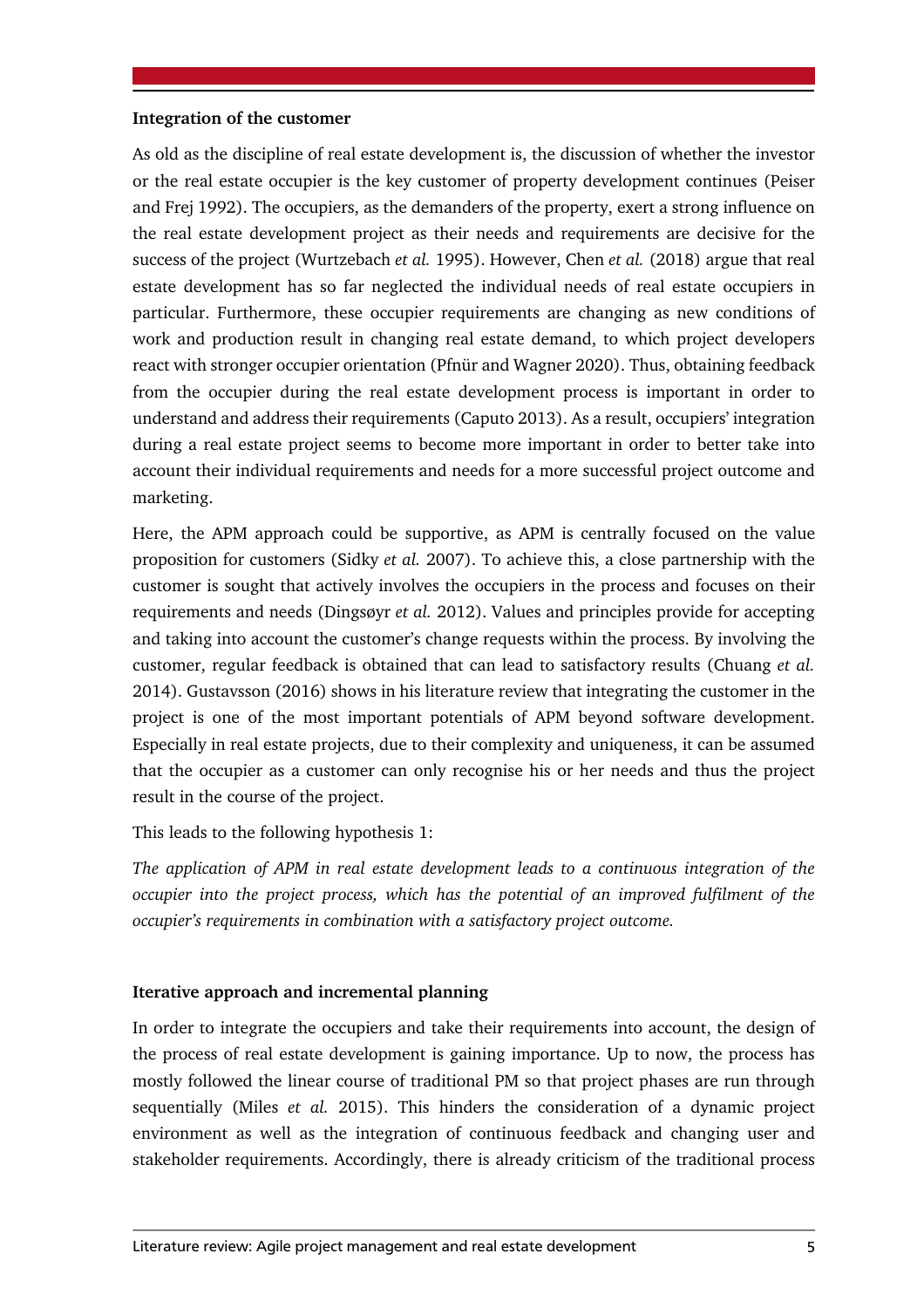of real estate development, for which and above all more flexibility and the possibility to go through phases again is demanded (Olsson *et al.* 2015).

APM does not follow rigid process sequences, but instead obtains and takes into account changing requirements throughout the project by using an iterative approach and incremental planning (Arefazar *et al.* 2019). The aim is to increase the effectiveness and success of the project, in which the customer continuously formulates their requirements and evaluates their implementation (Blokpoel *et al.* 2005). It is therefore crucial that drafts and versions of the project result, e.g. the product, are already created or simulated during the project in order to evaluate functions, features and design together with the customer and to obtain feedback (Highsmith 2004). Thus, the process of APM proceeds in several iterations in order to run project phases several times, which makes it possible to react to changing requirements in an unpredictable environment and to integrate them into the project.

This leads to the following hypothesis 2:

*The iterative approach of APM in real estate development enables phases to be run through several times. This has the potential to integrate changing requirements into the project and improve the outcome.*

Furthermore, through the iterative approach of APM, the project is decomposed and partial results are generated at the same time. The partial results, also called 'increments', enable feedback from the occupier during the project and increases the amount and level of communication (Sohi *et al.* 2016). In this way, the increments can reduce the complexity of the project as the project is divided into smaller sections (Orlowski *et al.* 2017).

This leads to the following hypothesis 3:

*The incremental planning of a real estate development project and the creation of partial outcomes by the APM in real estate development offers the potential to reduce the complexity of the project.*

#### **Entrust and empower staff – self-organisation and flat hierarchies**

An essential task of construction PM is to bring together numerous actors at different levels with different professional backgrounds for project success. This means that teamwork makes a key contribution to the success of the project. The real estate development process in particular is characterised by many different interest groups and interdisciplinary actors with existing conflicts of objectives (Vandell 1990, van Marrewijk *et al.* 2008). Often, each team member has his or her own specialised role in the real estate development process (Bulloch and Sullivan 2010). The team is led by the project manager, usually a project developer, although in traditional real estate development there is often a clear hierarchy in the team. Due to many increasing professional and technical requirements and the associated need to involve more different experts in the project, the size of the teams in real estate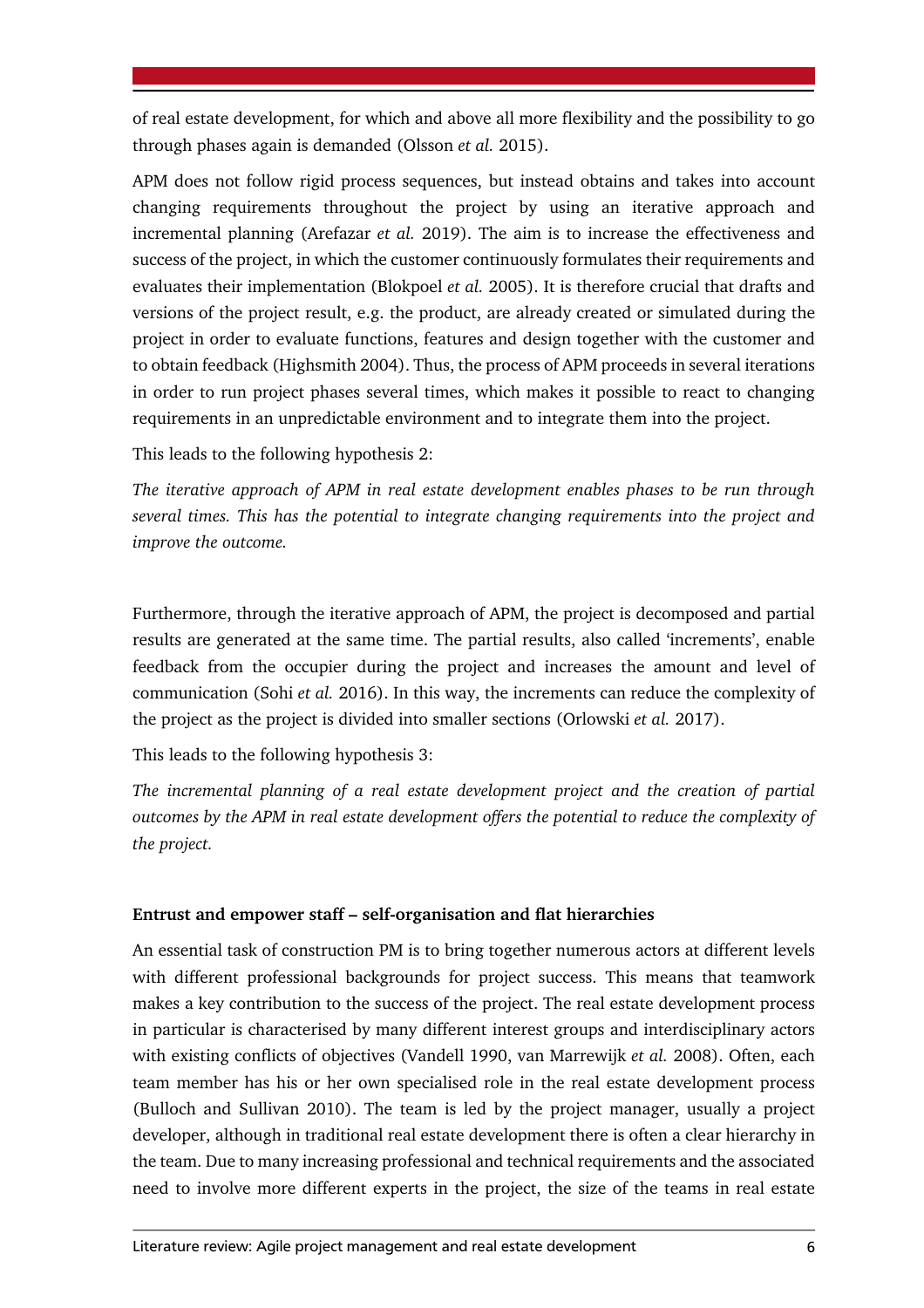development is increasing (Miles *et al.* 2015), which does not facilitate successful cooperation. This growing involvement of different actors drives complexity that is not sufficiently taken into account in the traditional PM of real estate development (Blokpoel *et al.* 2005).

Within APM, this change and the growing complexity are countered by self-organised teams with flat hierarchies (Dingsøyr *et al.* 2012). In order to respond to changes quickly, work teams should get full authority to enhance the pace of their decision-making processes (Arefazar *et al.* 2019). Theoretically, it is assumed that in a self-organised way of working, the different resources and skills of the team members can be better utilised, thereby increasing the ability to solve problems (Sohi *et al.* 2016). Therefore, a higher level of commitment is required from team members as they have a more important role in the project than in traditional PM, which increases the sense of responsibility (Wysocki 2006). This is expected to lead to a more innovative and productive way of working (Anderson and McMillan 2003). Gustavsson (2016) identifies collaborative and improved teamwork as a major potential of APM beyond software development.

This leads to the following hypothesis 4:

*Self-organised teams of APM in real estate development offer the potential to improve collaboration and increase team members' sense of responsibility.*

Sohi *et al.* (2016) assume that working together in a team with flat hierarchies leads to a better understanding of the overall goals of the project. However, a classic hierarchy in the team helps to ensure that there is a clear distribution of tasks. Thus, self-organisation in the team can lead to problems in prioritising tasks, which results in the risk of ineffective PM (Ciric *et al.* 2018).

This leads to the following hypothesis 5:

*Self-organised teams in real estate development poses a challenge in prioritising tasks due to the lack of hierarchy.*

#### **Time management methods and open transparent collaboration**

A general difficulty in real estate development is to estimate the time needed for the development project (Olsson *et al.* 2015). At the same time, the exchange of information within the real estate development process is of great importance. The interdependencies in the process require an efficient exchange of information and communication between the participants in conjunction with transparency (Bulloch and Sullivan 2010).

The APM provides clear guidelines for the duration of meetings and information exchange through the time management method 'time-boxing', which defines a maximum duration for each event. This limits the time needed for processes and is expected to lead to more efficient project execution (Kriegisch 2016, Sutherland and Schwaber 2017).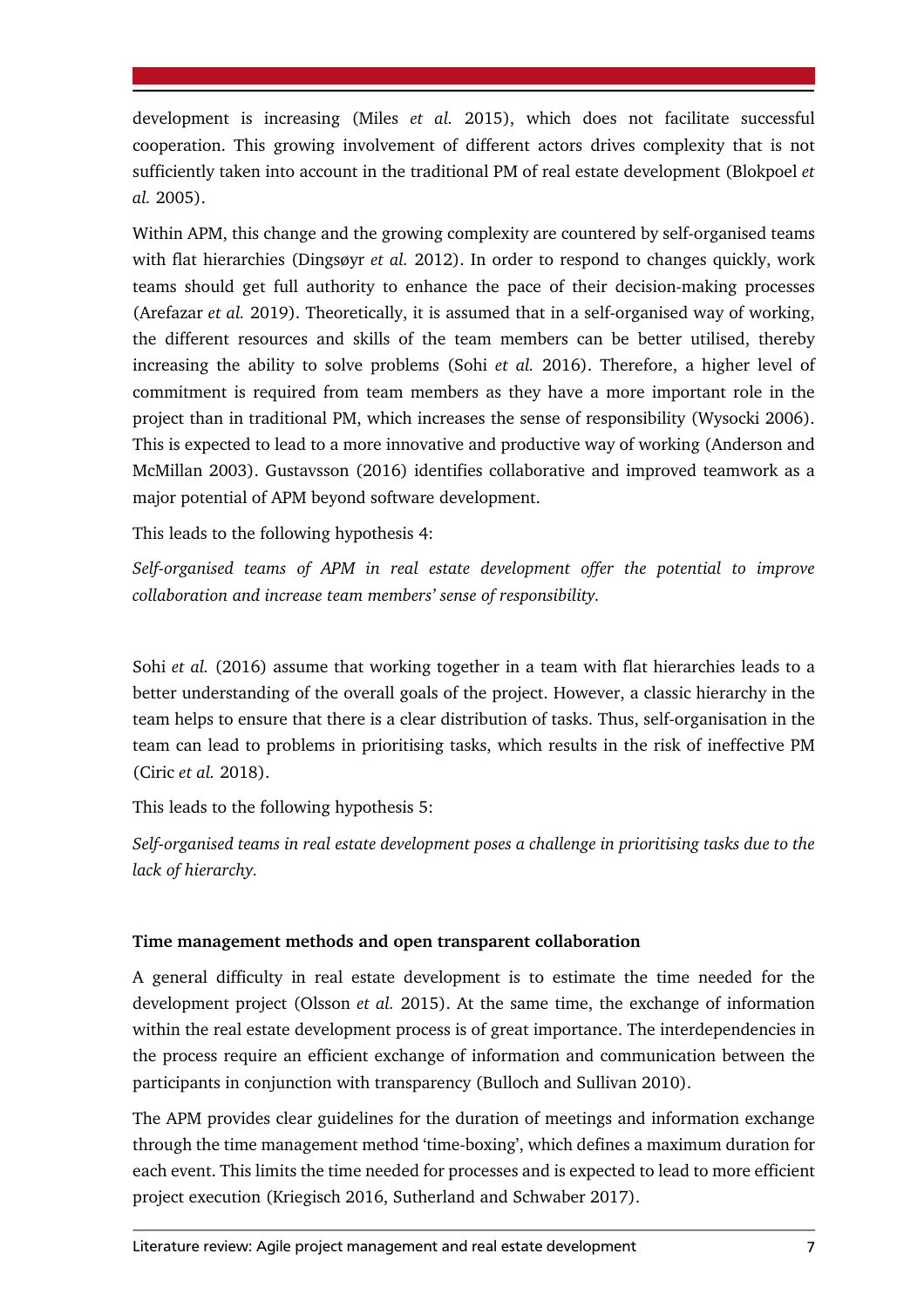This leads to the following hypothesis 6:

*The application of the time management method time-boxing from APM in real estate development offers the potential of a more efficient project implementation.*

As explained above, real estate development is an interdisciplinary process that requires the cooperation of different actors with heterogeneous interests. In particular, the interests of external actors pose risks for conflicts (Caputo 2013).

In APM, cooperative and transparent collaboration is another essential principle. This should reduce the number of formal agreements and contracts (Cockburn 2002, Highsmith 2004). However, due to conflicts of interest, this can be a challenge in real estate development because among other things, actors from different companies work together.

This leads to the following hypothesis 7:

*Open and transparent collaboration between actors in a real estate development is a challenge due to conflicts of interest.*

These theoretical considerations lack a critical reflection with experiences and expertise from practice. Previous surveys tend to refer to construction PM (e.g. Sohi *et al.* 2016, Arefazar *et al.* 2019). There are individual case studies on the application of APM in real estate development that are more focused on benefits and neglecting challenges (e.g. Olsson *et al.* 2015). Therefore, these seven deductively derived hypotheses will be critically reflected in the following on the basis of expert interviews. First, the research design and the methodological approach are described.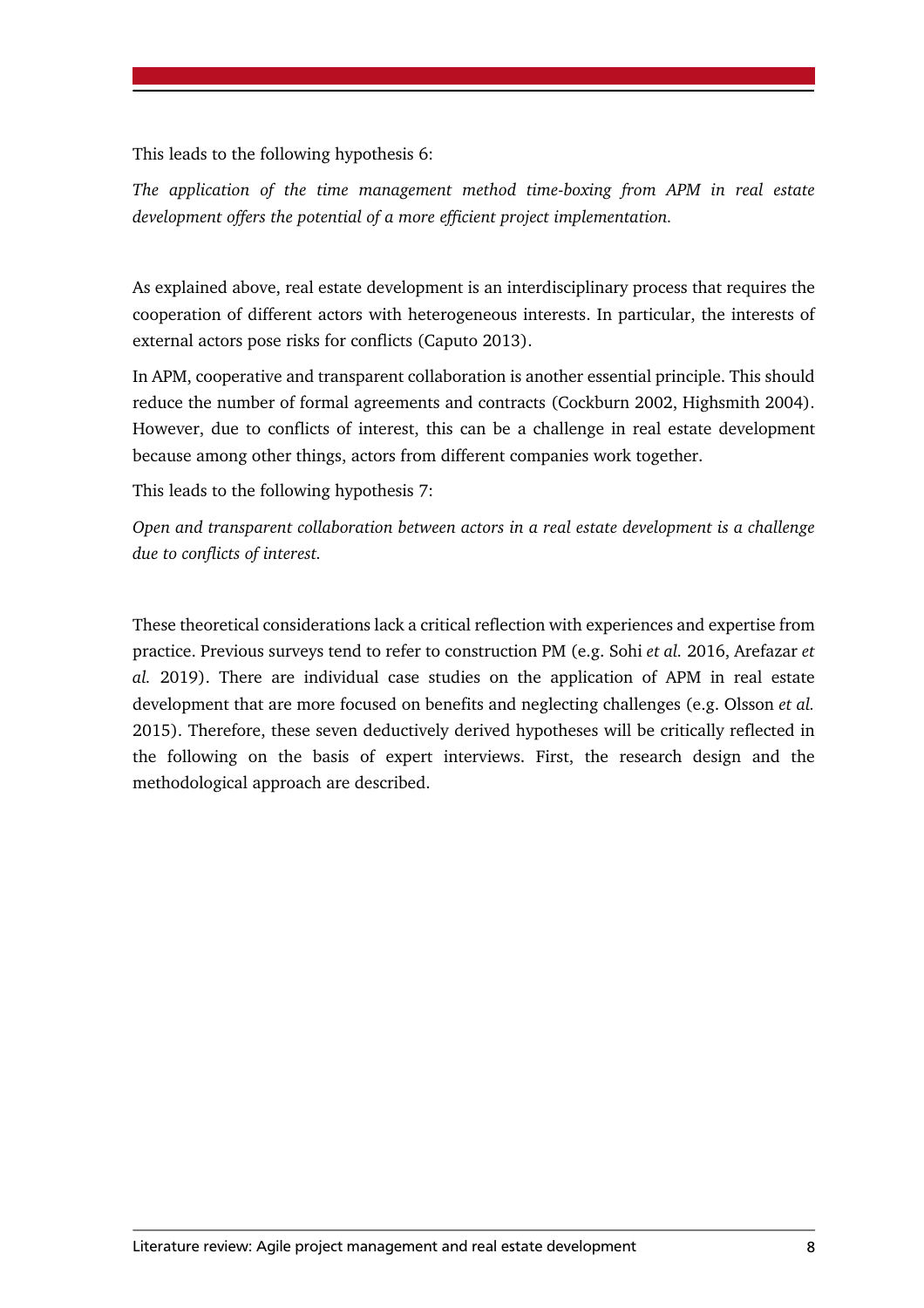#### 3 Research design and methodological approach

In the real estate industry, and especially in real estate development, APM approaches have hardly been used so far (Sohi *et al.* 2016, Albuquerque *et al.* 2020). Due to the associated low level of experience of decision-makers in corporate practice and the complexity of the topic, no broad empirical survey is conducted. Instead, we chose a qualitative research design of personal interviews with experts in order to verify the results of the theoretical-conceptual analysis with the help of experiences and assessments from practice (Creswell 2014). The main objective of these interviews was (1) to gain an overview of the knowledge and application of the APM approach and (2) to explore potentials, challenges and limitations of the APM approach in real estate development. Here, qualitative approach of personal interviews offer scope for the interviewees' own experiences and assessments and are therefore suitable for generating knowledge and for further sharpening scientific problem awareness (Seymour *et al.* 1997).

The data in this study are primarily gathered in face-to-face expert interviews, an adequate technique for qualitative research because it allows expansive discussions of various assessments (Yin 2017). An expert is basically a person who has specific expertise on the topic, whereby the expertise results from a professional field of activity (Meuser and Nagel 2009). We interviewed decision-makers from companies whose core activity is real estate development or who operate it as a specialist area. They can therefore be considered experts in the given context due to their experience, knowledge background and specific expertise (Flick *et al.* 2004). Because APM methods have hardly been used in real estate development so far, the experts' specialised knowledge of APM was less important. More decisive was each expert experience and insight into practice in order to be able to assess and classify the derived potentials and challenges of APM in real estate development. In total we interviewed seven experts. **Fehler! Verweisquelle konnte nicht gefunden werden.** shows the entire research design.



Figure 2: Research design and methodological approach.

We conducted semi-structured interviews using an interview guide that we developed based on prior theoretical knowledge (Wengraf 2001). The interview guide was developed according to Kallio *et al.* (2016). The questions were initially generated from the literature review. After an introductory remark, two general blocks of questions followed. The first block of questions included general questions about changes in the real estate industry and the resulting complexity for real estate development. General questions on the experts' points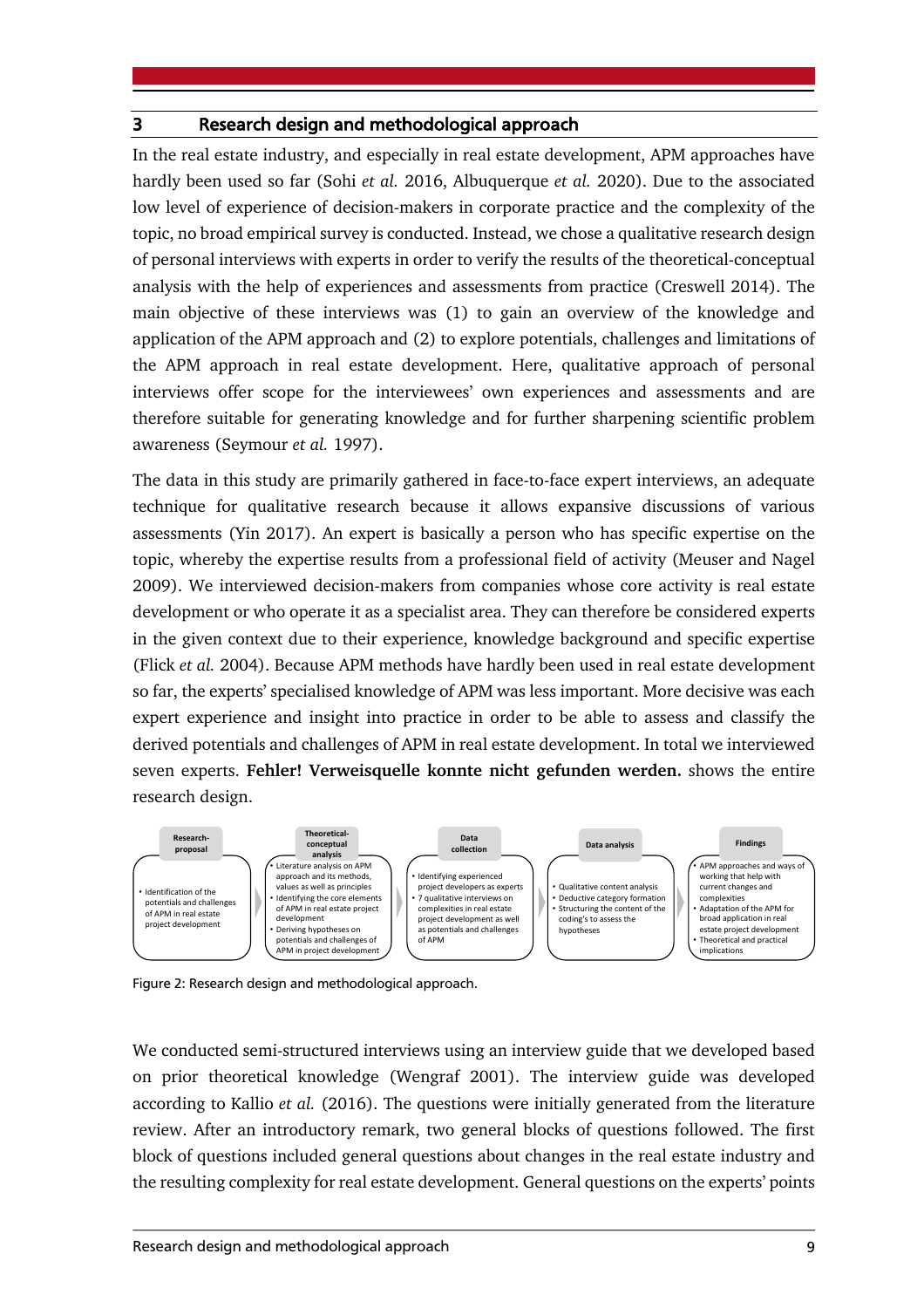of contact with APM were also included in order to filter out the extent to which the expert already had prior knowledge of the topic. The questions in the main section (second block) each dealt with an identified core element of APM: integration of the customer, the iterations, the increments, the team, time management as well as the open and transparent collaboration between the actors were addressed. To ensure that these questions can be sufficiently discussed with the experts, we briefly presented the essential features of these core elements. The respective questions served as a basis for the subsequent verification of the hypotheses that had been derived. For this purpose, we asked whether any of these core elements would be applicable based on the expert's assessments and experiences. Moreover, we asked them to assess the expected challenges involved in the implementation of APM. In addition, open-ended questions (please explain..., when do you recommend..., how do you assess..., where do you see approaches...) were asked. The duration of the interviews averaged 50 minutes. All interviews were audio-recorded and transcribed.

We analysed the expert interviews using the qualitative content analysis approach according to Mayring (2014). The aim of the qualitative content analysis was to extract content from the material to discuss the hypotheses. In this way, the theoretical considerations are combined with the practical perceptions and experiences of the experts. The transcripts of the conducted expert interviews served as material for the qualitative content analysis. The categories used for structuring the content were formed on the basis of the deductive hypotheses developed and were oriented towards the core elements of the APM. Subsequently, the respective expert statements were coded and assigned to one of the seven categories. In order to objectify the results, the qualitative content analysis was carried out by two independent persons. The intercoder reliability was chosen as the quality criterion, which indicates the degree of agreement between codings. We surpassed the commonly accepted threshold above .70 (Krippendorff 2004) so that the following results can be classified as robust.

The results of the qualitative content analysis are presented in the following section.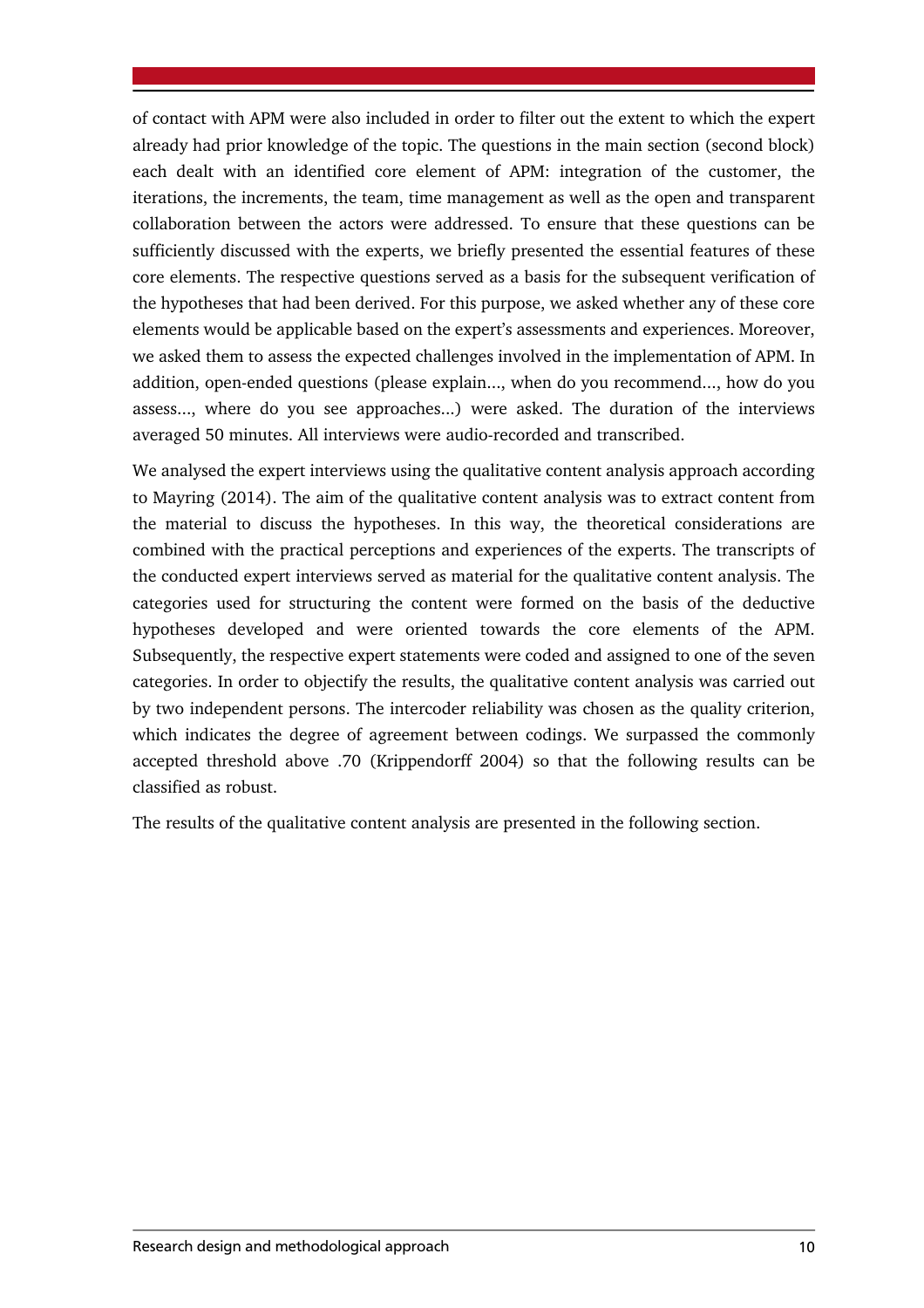#### 4 Findings

The results are presented according to the relevance of the identified core elements of APM for real estate development. Before that, the overarching assessments of the current developments and complexities of the practice are pointed out.

The interview results show that dynamic and complex changes in the business environment also affect real estate development. A growing uncertainty due to the overall economic situation, combined with increased real estate prices due to low interest rates, is mentioned by the experts. This increases risks for real estate development, as prices might change during projects. At the same time, the experts perceive increasing complexity of real estate development due to higher requirements for real estate and the PM process. There is also a growing number of stakeholders who influence the project. Due to rapid changes and uncertainty, a quick ability to response is becoming necessary. From the interviewees' perspective, the traditional PM process in real estate development does not allow for sufficiently dynamic responses. The interviewees agree that an adaptation of existing PM process and ways of working is necessary in order to remain successful.

## **Perceived challenges of customer involvement outweigh the potentials of improved project outcome**

In the discussion about the key customer of real estate development, the experts name both the occupier and the investor as well as the public sector. Some experts argue that it is the rent paid by the occupier that determines the income value of the property. Thus, the investor's investment decision is often dependent on the existence of leases. Only in the case of particularly large projects with rapid marketing and if no occupier has yet been determined during the development phase is the investor considered a key customer. Following this, properties are often designed to be flexible and scalable so that they can be adapted to different occupiers and usage concepts. This is due to these properties also having to meet subsequent occupier requirements in order to be marketed, which highlights the importance of the occupier as the key customer.

An early involvement of the occupier as a customer in real estate development is seen as necessary by the experts. Nowadays, the customer is involved much earlier in the real estate development than in the past; however, some experts see challenges in this regard. With respect to the implementation of changes in the project by the client, some experts consider it crucial that contractual agreements are in place. Due to the existing dependencies of the developer on other actors, the customer must be prepared to bear the consequences of his change request in monetary and also time terms. Thus, change requests are a formal process in real estate development that take a long time and are not always satisfactory. Due to the complex nature of real estate products with a long-term production period, it might not be conducive to always taking into account the customer's changed requirements. Instead, the customer should clearly formulate their requirements at the beginning of the project.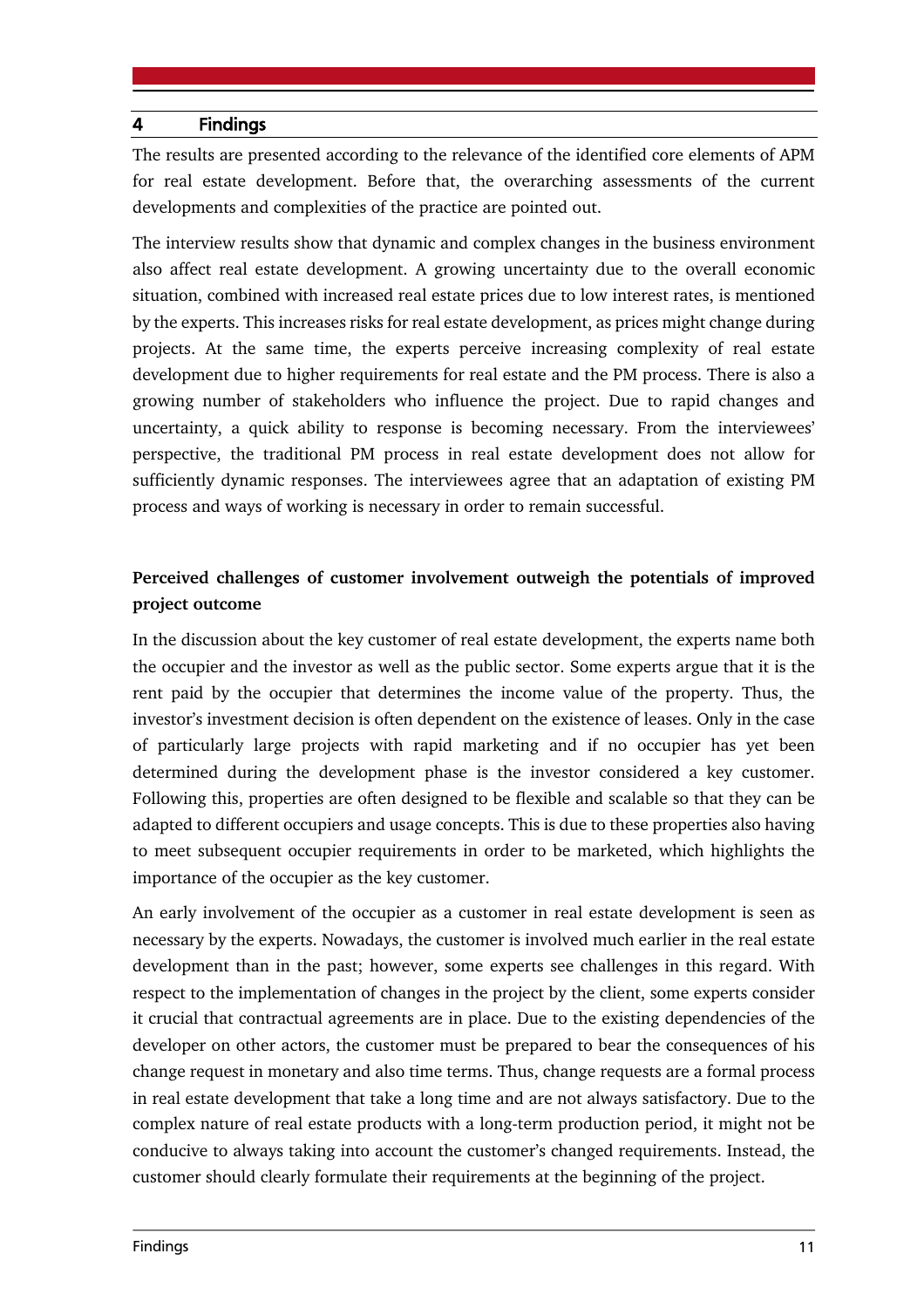Indeed, the experts consider close cooperation and continuous exchange with the user as necessary to achieve project goals. The involvement of the customer requested in APM is nevertheless viewed differently. If the customer can formulate clear requirements and has a certain expertise, then the involvement is seen as purposeful. Otherwise, its integration means additional work for the project developer. These limits, depending on the occupier, determine whether closer cooperation and continuous exchange with her or him can improve project outcomes. Furthermore, it is necessary that the customer is willing to cooperate, which according to the experts is not the case for all.

## **Iterative approach finds broad acceptance to enable integration of changed requirements**

The interviewees consider an interactive approach to real estate development to be necessary and see it as widespread. The approach of theoretically dividing real estate development into different phases reveals less evidence in practice: "*I actually think the mental approach of describing the process in different stages is wrong. [...] In fact, it is not like that in practice. I may also have to jump back again in the last stage if the framework conditions have changed."* Iterations in real estate development occur as decisions are questioned and issues are considered repeatedly. According to the experts, iterations allow for a more up-to-date response to client and market needs and for integrating knowledge gains into the project, which can result in faster delivery of the developed property and improve outcomes.

Especially in the utilisation analysis within the feasibility study, potential is seen through an iterative approach. Because many influences for the project can be identified at this early stage, cost savings could be realised. The interviewees emphasise that it is important to involve many stakeholders. Another observed potential is increased user satisfaction. Iterations in the utilisation analysis could also improve marketing and utilisation in the longterm by not taking into account only current market trends that could change again during the project's duration of several years.

The building regulations and cost-intensive adjustments in construction are named as a major challenge with regard to iterations. This results in discrete steps in the real estate development plan that cannot be adapted afterwards, such as approval planning. Thus, an iterative approach in real estate development can only take place in certain sections, but not – as the project developers consider promising – across the entire project.

#### **The potential to reduce project complexity through increments**

To the experts' perception, real estate projects are already decomposed to generate partial results. However, these experts point out that projects have already failed in real estate development because the overall view of the project was missing. Thus, the division into increments should be viewed in a differentiated way. Some experts emphasise that it helps reduce complexity and enables greater control through transparency. The overall project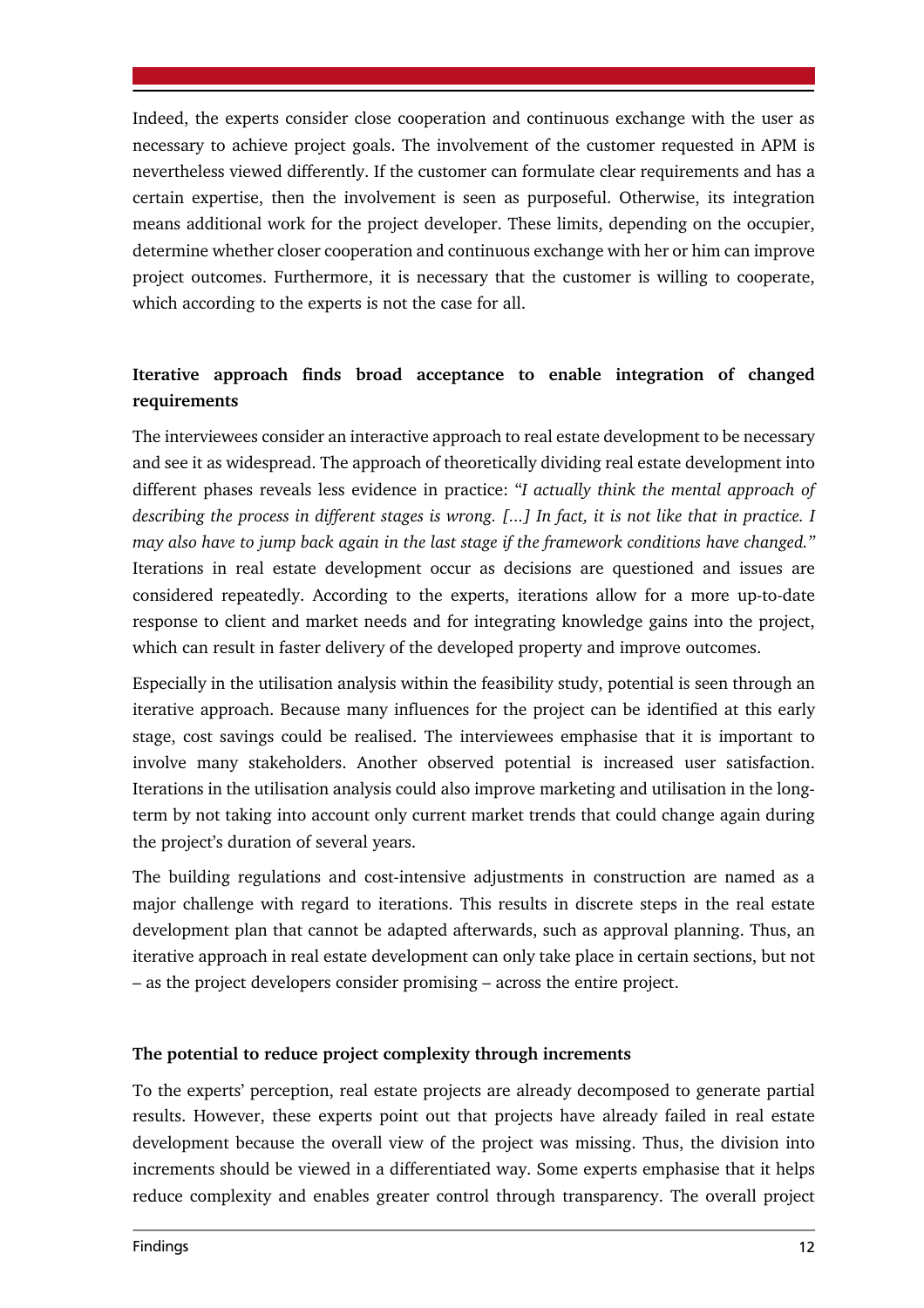must always be kept in focus as well as the dependencies between the increments. One interviewee explains that decomposing the project could increase the effort, which in turn may also lead to a better project outcome.

With regard to incremental planning, the experts clarify that the planning horizon should be kept as short as possible. A long planning horizon is associated with the risks of changing business conditions and changing market demand. Monetary factors also speak in favour of a short planning horizon due to the capital tied up. In real estate development, however, there is a dependency on third parties in this respect, so that the planning authority about the time does not always lie with the developer. According to the experts, the length of the planning process is mainly due to legislation and public authorities. According to their assessments, this hinders incremental planning because the project team cannot sufficiently control the necessary processes itself.

## **The potential of working in majoritarian self-organised teams**

Self-organised teams in real estate development are viewed very divergently by the experts. On the one hand, there is scepticism as a higher-level decision-maker is seen as necessary to achieve results in a timely manner. On the other hand, self-organised teams are regarded as essential for a flexible way of working. In practice, however, project teams are still usually accompanied by a project manager that intervenes in case of problems.

From the interviewees' perspective, real estate development requires a high level of team orientation on the one hand due to its interdisciplinary nature. On the other hand, interdisciplinarity also means that the PM must balance conflicting interests when necessary. An argument against self-organised teams is that one person should make decisions; otherwise, the decision-making process can become too time-consuming if there is a conflict between team members. Another difficulty of self-organised teams in real estate development is seen in the prioritisation of tasks.

However, the majority of experts see potentials of self-organised teams in real estate development. One potential mentioned is that when team members are aware of the background of a project, they can work in a more goal-oriented manner. For interviewees, this goes hand in hand with an increased performance of team members. According to the experts, real estate development is suitable as a self-fulfilling activity that employees demand nowadays because the result of the work can be made visible. The success of a self-organised team in real estate development is also based on the fact that each team member can use his or her competences in a targeted manner if tasks are distributed independently. However, for the experts, an overview of the entire project by team members is indispensable in this context. The prioritisation of tasks must be discussed within the team so that tasks with a high priority are carried out first. Internal communication plays a crucial role in this. This also requires a manageable team to ensure sufficient internal communication.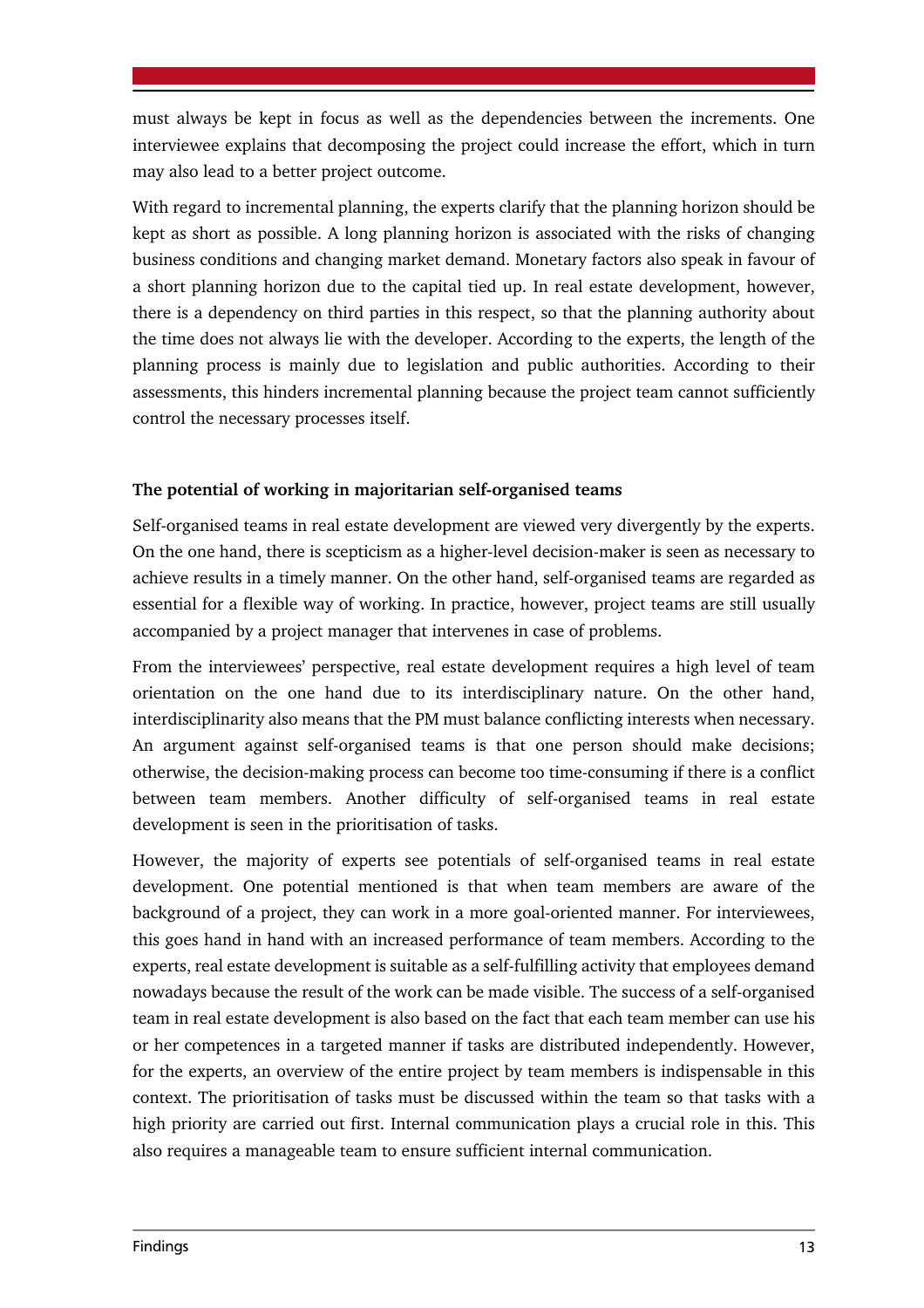A decisive factor for cooperation in a self-organised team is that the team members must have the appropriate competences for self-organised work. As long as each team member is aware of his or her responsibility to contribute to the success of the project and each team member has the willingness to do so, self-organisation in the team does not lead to problems according to most interviewees.

## **Conflicts of interest challenging open and transparent collaboration**

The interviewees state that the interests of all relevant actors in the project must be taken into account in order to promote open and transparent cooperation. They emphasise that the willingness to cooperate transparently is significantly influenced by monetary aspects. However, they fear that transparent cooperation is accompanied by the challenge that transparency can be exploited by individual actors for their own advantage in the case of divergent goals. For this, the experts see the need for contracts so that one actor cannot use mistakes to his advantage and the disadvantage of others.

Furthermore, in real estate development, the actors usually only react to a problem if they are affected monetarily. According to the experts, external stakeholders in particular often focus on their own interests and less on the overall success of the project. The project developer must understand this and filter the relevant information. To provide the external actors with all the information of the project would lead to an excessive demand. Thus, the project needs to validate exactly which information is transmitted to which actor so that the focus is not lost.

A majority of the experts nevertheless see potential for project improvement through transparent cooperation among the relevant actors. Decision-making backgrounds are understood and better performance results are expected because there is higher motivation among the participants. However, this cooperation also requires good interface management and appropriate contracts between stakeholders. Cooperative behaviour and transparency are also strengthened by repeated and long-term cooperation. However, conflicts of interest can only be resolved if a lack of transparency is the cause. To avoid general conflicts of interest, stakeholders should instead define their requirements very early in the project.

# **Time management methods can enhance efficiency: experts regard time-boxing critically**

Regular meetings are scheduled in real estate development, which are supplemented by additional meetings due to current events. In some cases, time management methods are used in these meetings while in some the time is exceeded due to current problems in the project.

Some experts consider a fixed time schedule for meetings, such as time-boxing, to be useful and necessary in real estate development as meetings are otherwise inefficient. Potential is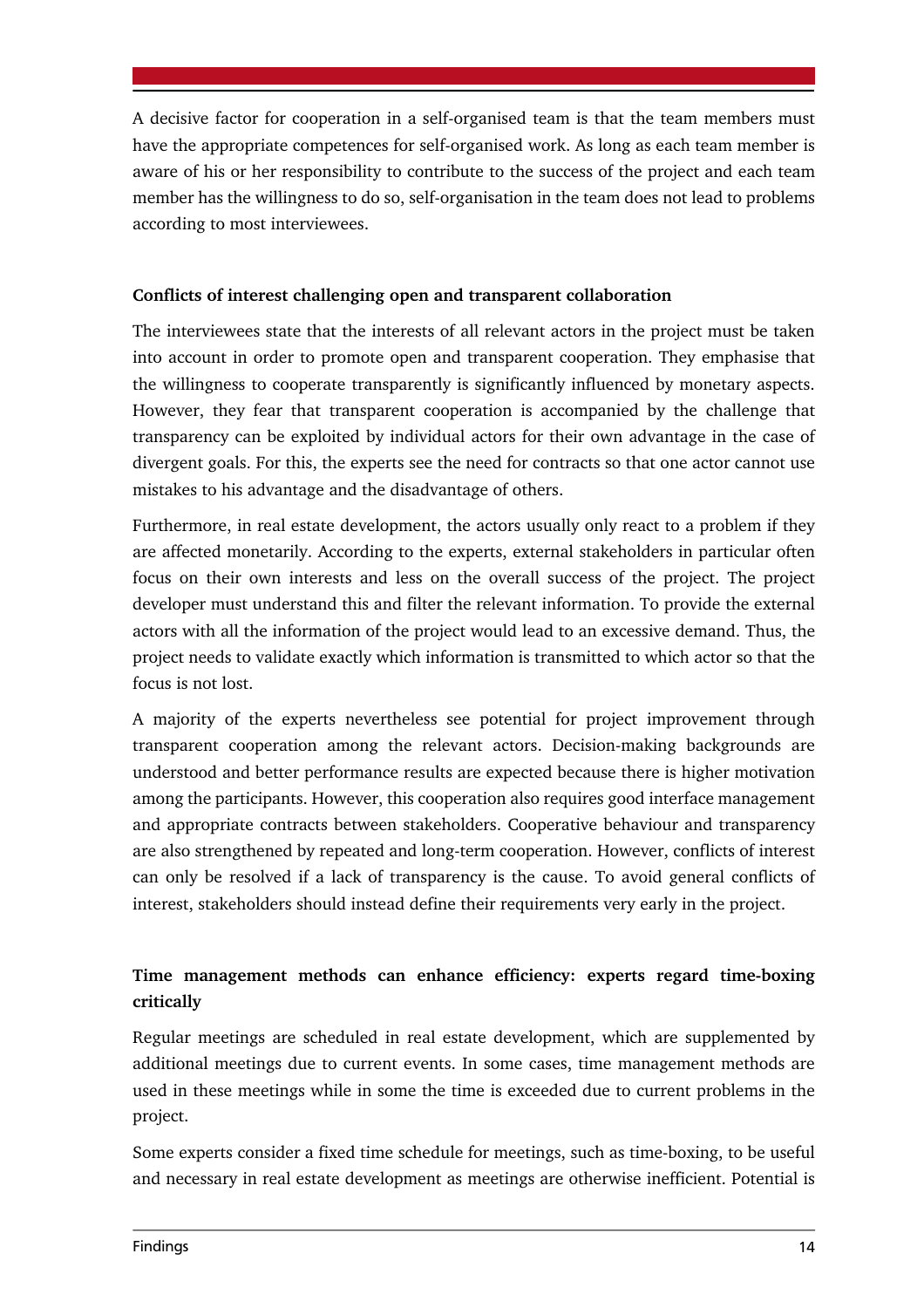seen above all in time savings. According to experts, efficiency is promoted because meeting participants are forced to keep their content short. On the other hand, the experts consider the implementation of time-boxing in real estate development to be difficult. This is related to the prevailing dynamics, which require being able to act. Time management is strongly determined by external influences in real estate development, with interviewees fearing that time-boxing limits too much the necessary ability to act. Complex issues require sufficient discussion for the project to be successful. A time constraint or postponing decisions to another meeting is not conducive here because timely clarification is imperative. Explicit time constraints in this case do not necessarily contribute to the efficiency of a meeting as important information may not be exchanged. One expert makes clear: "*Too much restriction in the internal coordination processes is difficult*". Furthermore, in real estate development, relationships between actors are seen as essential for project success. According to the experts, time-boxing could have a negative effect here as there may not be enough time to build and maintain relationships during appointments.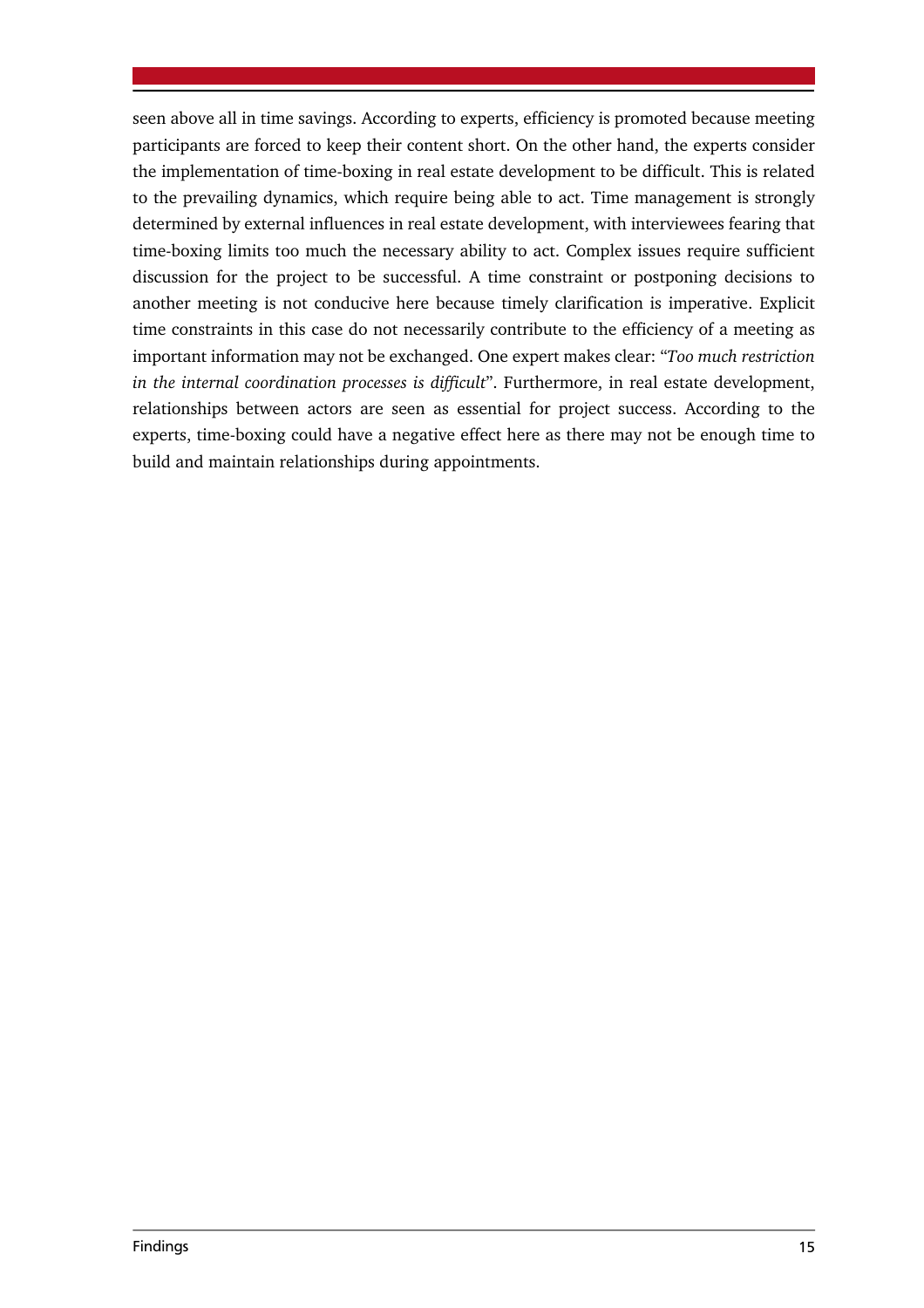## 5 Discussion

In the following, we critically discuss the results of the theoretical-conceptual analysis and the expert interviews. This provides insights into which core elements of the APM approach help real estate development to cope with current changes and complexities. Beyond that, it can be shown in which aspects the APM would have to be adapted for a broad real estate business application.

Basically, the results show that the interviewed experts confirm the hitherto often theoretically argued necessities for adapting traditional working methods in construction PM and real estate development. Due to dynamic changes and growing complexities, the need for closer cooperation and integration of the real estate occupier as well as adaptations of the PM process is increasing. This is where the APM approach shows potential for a successful project outcome; at the same time, there are challenges to its implementation in real estate development as the benefits and values of this approach have not been solidly proved in the industry.

Accompanying the theoretical findings, the experts increasingly see the occupier as the key customer. However, not all experts agree. This may be related to different orientations of the business model (trader, investor or service developer), but could also be an expression of existing and traditional views (Pfnür and Wagner 2020). However, a partial lack of key customer focus makes the application of the APM approach difficult, perhaps even successful project outcome in general. Even though the interviewees see the early integration of the real estate occupier as a potential to better take into account their requirements and, thus, improve the project outcome (hypothesis 1), they discuss the challenges related to it. In contrast to the APM, for some experts, real estate development requires that the occupier clearly formulates the requirements at an early stage and commits to them.

In order to incorporate the requirements and needs of the occupier, the iterative approach is seen as a potential (hypothesis 2). According to the experts, this approach is already being used even without consistent application of APM. In line with Owen *et al.* (2006), especially in the pre-design and design phases, positive effects on project success are expected. However, the experts claim for adjustments in the building regulations in order to be able to actually use the potential of the interactive approach. This is in line with a concern that APM would be unsuitable for highly regulated environments where their culture is based on hierarchy (Stracusser 2015). Moreover, it is probably necessary to take into account that construction has its rigid assembly sequence where operations are not interchangeable. Therefore, changes and rework force complexity and are expensive and cause project delays that limit the iterative approach, at least for the construction phase, due to the complex physical real estate product.

The iterative approach is accompanied by the creation of partial results or incremental planning. These lead—after the theoretical-conceptual analysis—to a reduction in overall complexity (hypothesis 3) and, thus, facilitate the realisation of projects. In practice, however, a decomposition of the project is viewed critically. Projects have already failed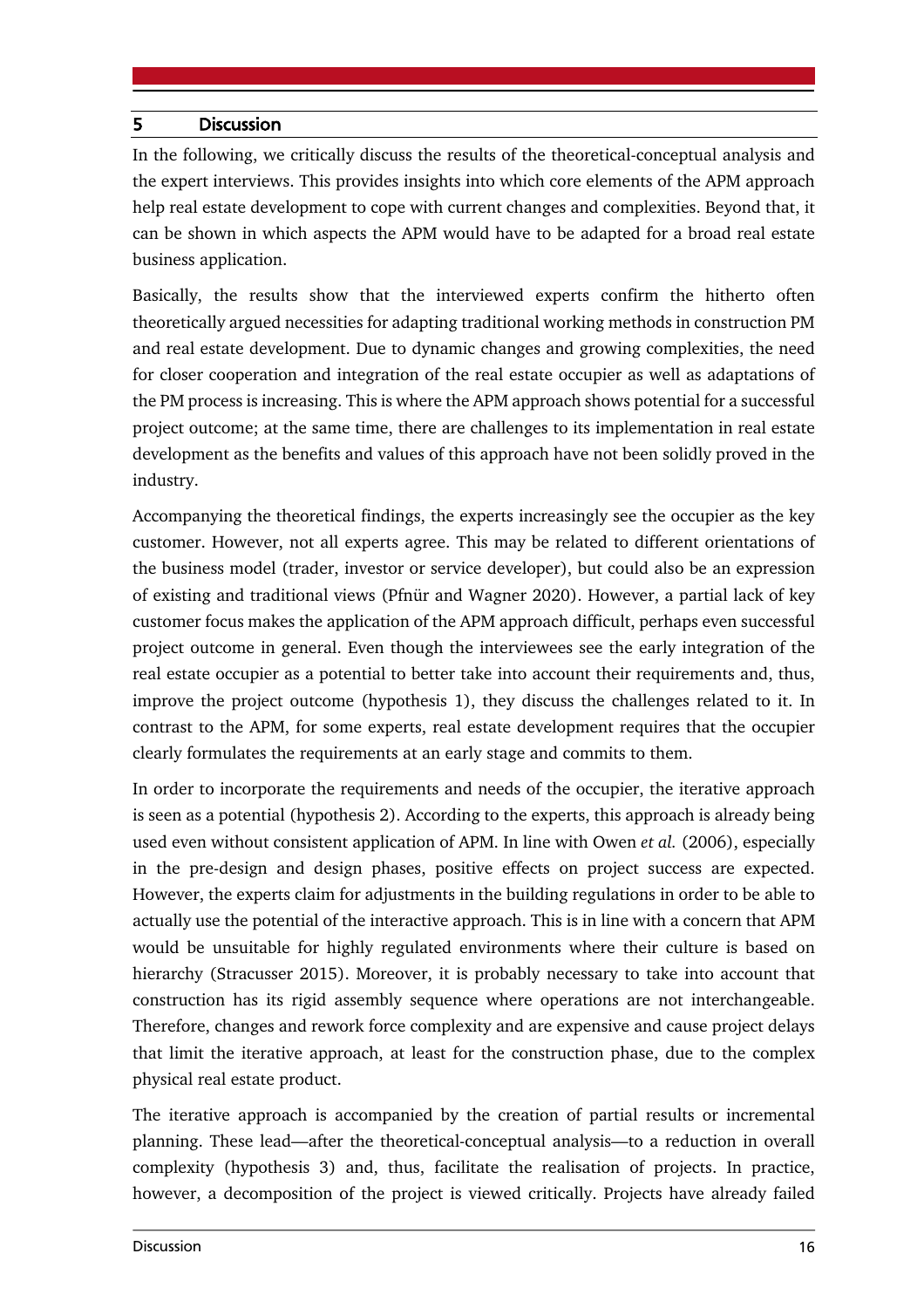because the overall view was missing. Even though the interviewees agreed a reduction in complexity, doubts are expressed as to whether incremental planning also leads to the necessary short planning horizon.

With regard to self-organised teams, the literature show that the team is an important factor for project success, whereby self-organisation can improve cooperation and sense of responsibility (hypothesis 4). This assessment is confirmed by the expert interviews. At the same time, the practice calls for a person who makes decisions in order to save time and reduce the potential for conflict. Nevertheless, self-organised teams are seen as having the potential to ensure a flexible project process and increase team performance. However, the flat hierarchy associated with self-organised teams is perceived as a challenge as sufficient prioritisation of tasks cannot be ensured (hypothesis 5). Here, the independent prioritisation of tasks and the perception of responsibility in the team is not (yet) given sufficient trust. In addition to the aforementioned insufficient internal communication, the feared lack of experience could also be a factor. Furthermore, in construction management, complex relationships among developers, designers, owners, users, builders, etc. have to be well planned and managed within the team to be successful. However, this is not efficient from an APM perspective. The agile approach relies on small, interactive, multidisciplinary teams and effective communication.

The theoretically argued need for efficient information exchange with communication between the participants is confirmed by the interviews. A time schedule for meetings is generally considered useful in order to make meetings more efficient. However, time-boxing itself is not considered helpful (hypothesis 6) as it limits the ability to act on short-term topics that require a lot of meeting time. The experts described the negative effect of time-boxing on the relationship building that is essential in real estate development.

The principle of open transparent collaboration in APM is seen as a challenge in real estate development (hypothesis 7) due to various conflicts of interest between the participants as well as the fact that actors from different companies come together. Even though the interviewees see that transparent collaboration helps avoid conflicts and offers the potential of a long-term cooperation based on trust, they cannot imagine doing without agreements and contracts. Moreover, they believe that not every stakeholder should have access to all information. However, the question remains open whether there is a lack of willingness and trust for open and transparent collaboration as well as considerable resistance to changes in the current process (Albuquerque *et al.* 2020), or whether the disclosure of all relevant information and transparent cooperation without contracts actually has a detrimental effect on business.

In addition to the potentials and challenges of APM in real estate development, the results provide clues as to which aspects of APM need to be adapted for broad application in real estate development. Thus, in contrast to the theoretical-conceptual analysis, the expert interviews show that the APM approach assumes and presupposes values and principles for the promotion of cooperation and partnership between the actors, whereas in real estate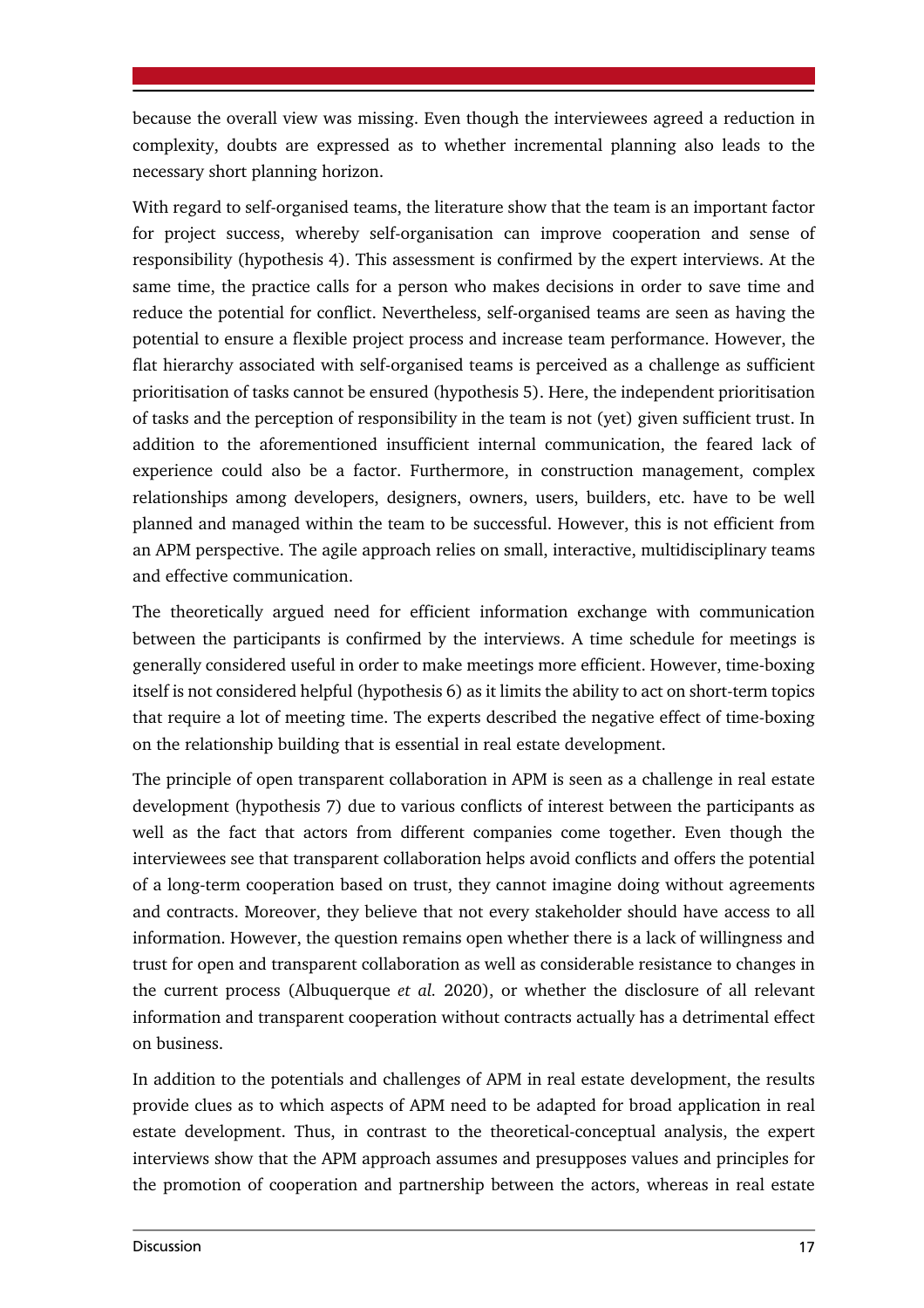development many different actors with different interests are involved. Within the real estate industry, the breaking down of conventional ways of thinking and behaving to improve agility (Teece *et al.* 2016) appears to be further along than in the IT industry (Albuquerque *et al.* 2020). Furthermore, the real estate industry produces a physical product which, in addition to developers' working hours, also involves a high level of material and personnel costs as well as capital. Lengthy decision-making processes, coordination rounds or constantly reformulated customer requirements therefore have a different financial impact on the overall project and individual actors. In addition, the creation of a prototype, which is common in many product developments, is not physically possible. Perhaps, the digital building twin with the BIM method or augmented reality (AR) and virtual reality (VR) could provide potential here (Arefazar *et al.* 2019) to map development processes and customer requirements with the later building user digitally first and thus in a much more cost-reduced way. However, this would initially require a longer planning process, which may then be offset by fewer adjustments in the realisation phase. Furthermore, in the perception of real estate developers, a key customer still exists only to a limited extent. It is not always possible to work together with the customer and final user of the product either because the final user is not known or because other interests have to be taken into account due to the high capital investment, long-term life cycle or public regulations.

Moreover, the results also show that existing APM approaches from software development cannot be directly transferred to the PM of real estate development. Rather, these approaches need to be adapted and further developed for the special PM and development process with interdisciplinary teams, divergent perspectives and interests, lengthy planning and construction phases, and a complex physical product. It can be assumed that, similar to general product development, hybrid models that integrate agile values and principles into conventional PM standards and processes (Conforto *et al.* 2014, Sommer *et al.* 2015, Lechler and Yang 2017), are also gaining in importance for real estate development. Building on the results, it could be discussed how agile methods and principles could complement and be integrated into existing PM methods in real estate development. It is assumed that adaptation of promising APM principles and methods can also help reduce scepticism and reservations among actors and thus challenges of implementation.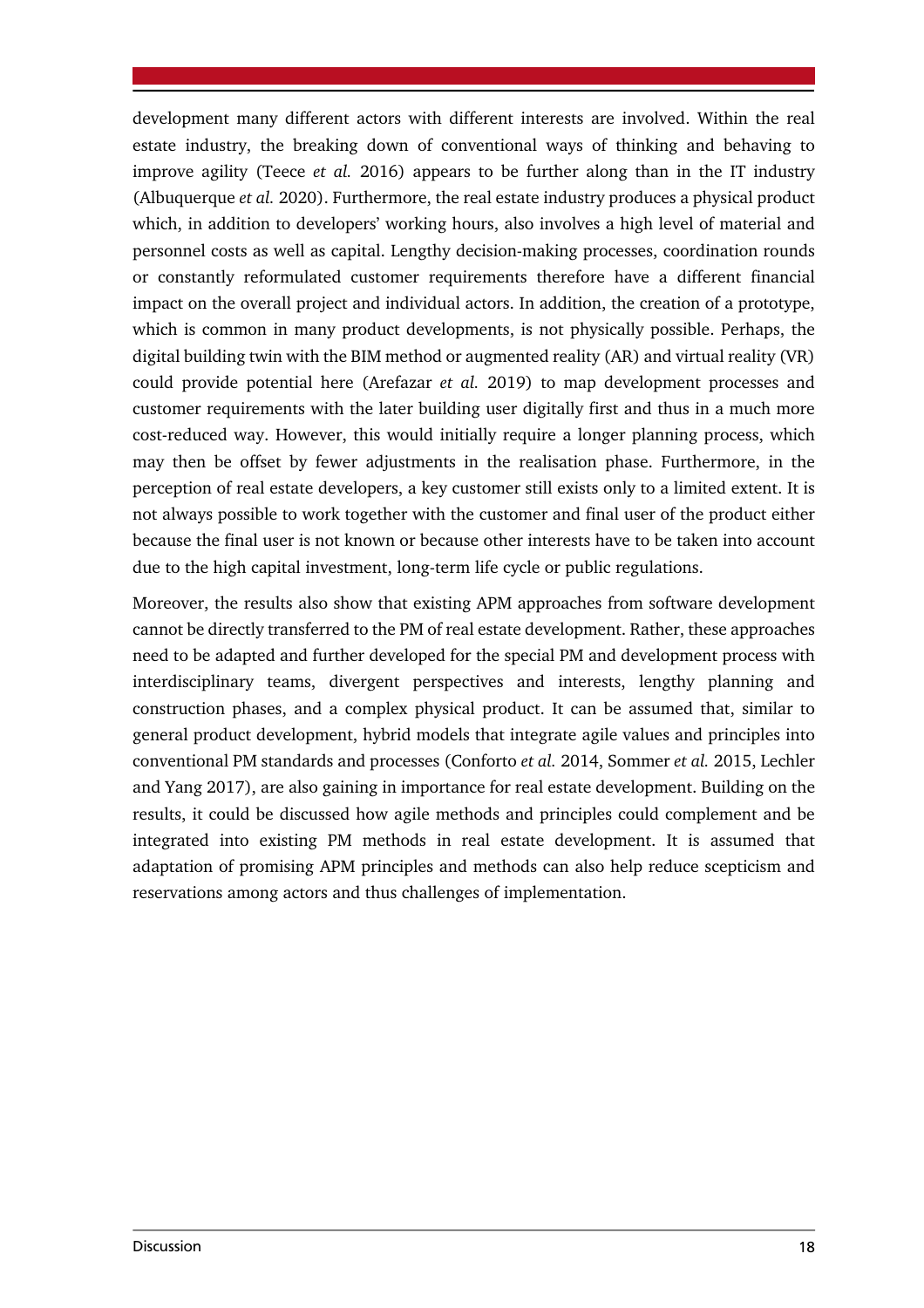## 6 Conclusion, limitations and further research needs

In a wide range of industries, there is discussion about the extent to which the APM approach is helpful in managing complexities and requirements and achieving project success. Managing changing requirements and complexity is particularly important to increase the success of real estate projects. In the lack of studies analysing the application of APM in construction PM and real estate development, and especially due to the low level of practical usage, this study aimed to identify the potentials and challenges of APM in real estate projects. After identifying the core elements of APM in real estate development, the theoretically derived potentials and challenges are discussed based on expert interviews in order to supplement them with assessments and experiences from practice. Due to the practical high relevance of APM for the current situation of real estate development and, at the same time, low practical distribution, the research design chosen here is the best alternative. A more quantitative and data-based validation would require a large number of evaluable projects applying APM approaches. However, the need for flexibility and agility in real estate development exists now during real estate transformation; the obtained results based on assessments by the interview partners can provide contributions here.

The findings demonstrate that the APM approach provides promising methods and principles for successfully responding to the changes, increasing complexities and dynamic requirements in real estate development. These are seen in both theory and practice, even if the approach cannot be directly transferred to the real estate project process with a complex physical product. The main potentials consist in the improvement of the project outcome through the integration of the occupier as key customer as well as the integration of changed requirements through an iterative approach. In connection with the iterations, incremental planning also has the potential to reduce uncertain requirements and facilitate creative solutions, at least in the pre-conception and design phase.

APM's self-organised teams offer both a potential and a challenge. The potential is seen in an improved team's cooperation and increased team members' sense of responsibility. However, according to the experts, the lack of hierarchy in self-organised teams leads to a challenge in prioritising tasks. Moreover, the theoretical potentials of an efficient implementation of the project through the time management method of time-boxing are not seen in practice. Strict time management methods could contribute to time savings, but it limits the ability to act within real estate development, which is highly dependent on external influences and sometimes requires extensive meetings. There are also apprehensions about a negative impact on interpersonal relationships in real estate development. Finally, the open and transparent collaboration of the APM approach proves to be a challenge due to the many interdisciplinary actors with various conflicts of interest.

The qualitative research design chosen here entails limitations (Silverman 2013). Due to the limited application of APM in the practice of real estate development, not all interviewed experts had a broad experience with or a scientific understanding of APM. We countered this circumstance by prefacing the question blocks with explanatory remarks. Even though the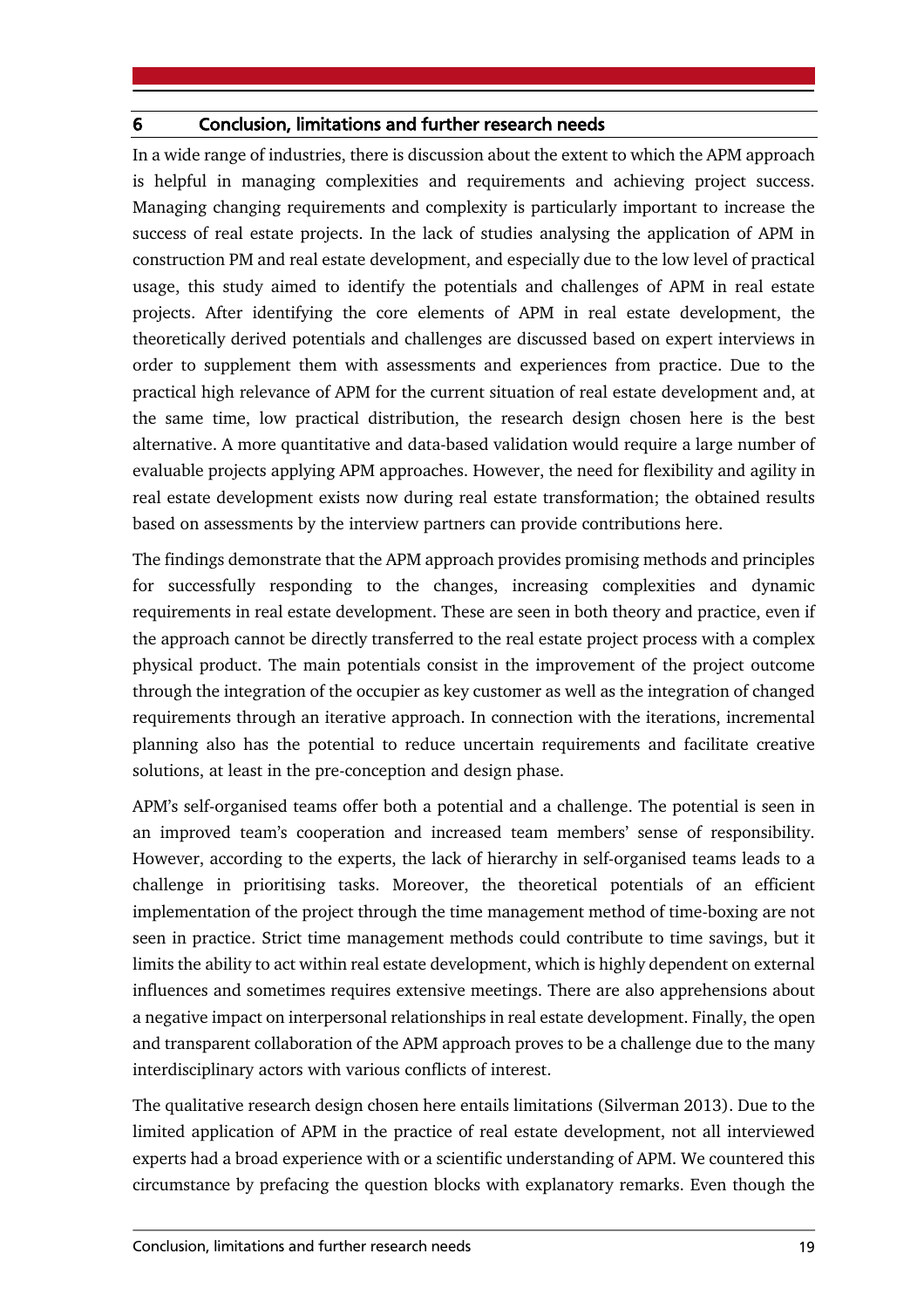qualitative expert interviews were able to generate knowledge through different experiences and assessments from practice, the results cannot be generalised to a large extent due to the qualitative research approach and the number of interviews (Choy 2014). The qualitative results obtained could be further validated with investigations in more depth how APM and/or hybrid management approaches can actually be implemented in real estate development. Project-accompanying research with the application of APM is also likely to promise exciting theoretical insights. Nevertheless, due to the novelty and hardly practical usage, the qualitative research approach was useful to highlight potentials and challenges of APM in real estate development.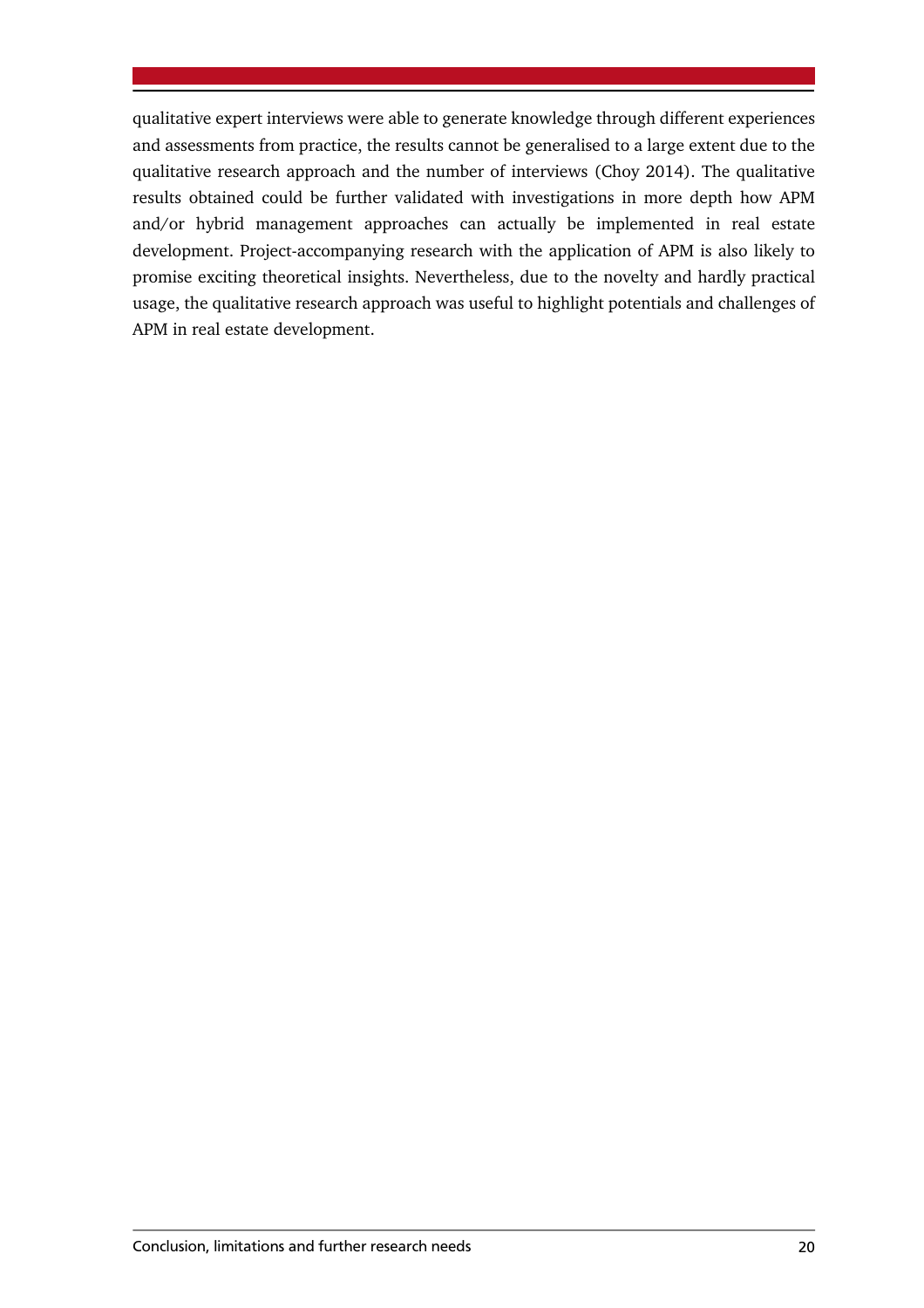#### References

- Albuquerque, F., Torres, A.S. and Berssaneti, F.T., 2020. Lean product development and agile project management in the construction industry. Revista de Gestão, 27 (2), 135- 151.
- Anderson, C. and Mcmillan, E., 2003. Of Ants and Men: Self-Organized Teams in Human and Insect Organizations. Emergence, 5 (2), 29-41.
- Arefazar, Y., et al., 2019. Prioritizing agile project management strategies as a change management tool in construction projects. International Journal of Construction Management, 1-12.
- Beck, K., et al., 2001a. The Agile Manifesto [online]. https://agilemanifesto.org/iso/en/manifesto.html [Accessed 26.10.2020].
- Beck, K., et al., 2001b. Principles behind the Agile Manifesto [online]. https://agilemanifesto.org/iso/en/principles.html [Accessed 26.10.2020].
- Bennett, N. and Lemoine, G.J., 2014. What a difference a word makes: Understanding threats to performance in a VUCA world. Business Horizons, 57 (3), 311-317.
- Blokpoel, S.B., Reymen, I. and Dewulf, G.P.M.R., 2005. Uncertainty management in Real Estate Development: Studying the potential of SCRUM design methodology. In Sarivildiz, S. & Tuncer, B. (eds.) Innovation in Engineering, Architecture and construction. Proceedings of the 3rd International conference on Innovation in Architecture, Engineering and Construction, 15-17 June. Rotterdam, The Netherlands: Delft University of Technology, 851-862.
- Bulloch, B. and Sullivan, J., 2010. Information the key to the real estate development process. Cornell Real Estate Review, 8, 78-87.
- Caputo, A., 2013. Systemic stakeholders' management for real estate development projects. Global Business and Management Research: An International Journal, 5 (1), 66-82.
- Chen, L.-Y., Bi, W. and Gao, Y., 2018. Applying Design Thinking in Real Estate Development. In Rau, P., et al. (eds.) 10th International Conference on Cross-Cultural Design, 15-20 July. Las Vegas, 3-17.
- Chin, G., 2004. Agile project management: how to succeed in the face of changing project requirements. New York: AMACOM/American Management Association.
- Choy, L.T., 2014. The strengths and weaknesses of research methodology: Comparison and complimentary between qualitative and quantitative approaches. IOSR Journal of Humanities and Social Science, 19 (4), 99-104.
- Chuang, S.-W., Luor, T. and Lu, H.-P., 2014. Assessment of institutions, scholars, and contributions on agile software development (2001–2012). Journal of Systems and Software, 93, 84-101.
- Ciric, D., et al., 2018. Agile Project Management beyond Software Development: Challenges and Enablers. In Guberac, V., et al. (eds.) 9th International Scientific and Expert Conference, 10-12 October, Novi Sad, Serbia. 245-252.
- Cockburn, A., 2002. Agile Software Development. Boston: Addison-Wesley.
- Conforto, E.C., et al., 2016. The agility construct on project management theory. International Journal of Project Management, 34 (4), 660-674.
- Conforto, E.C., et al., 2014. Can agile project management be adopted by industries other than software development? Project Management Journal, 45 (3), 21-34.
- Cooke, J.L., 2012. Everything you want to know about Agile: how to get Agile results in a less-than-Agile organization. Ely, Cambridgeshire: IT Governance Ltd.
- Creswell, J.W., 2014. Research design: Qualitative, quantitative, and mixed methods approaches. Los Angeles: SAGE Publications.
- Crisan, E., Beleiu, I. and Ilies, L., 2015. The place of Agile in management science  $A$ literature review. Managerial Challenges of the Contemporary Society, 8 (1), 62-65.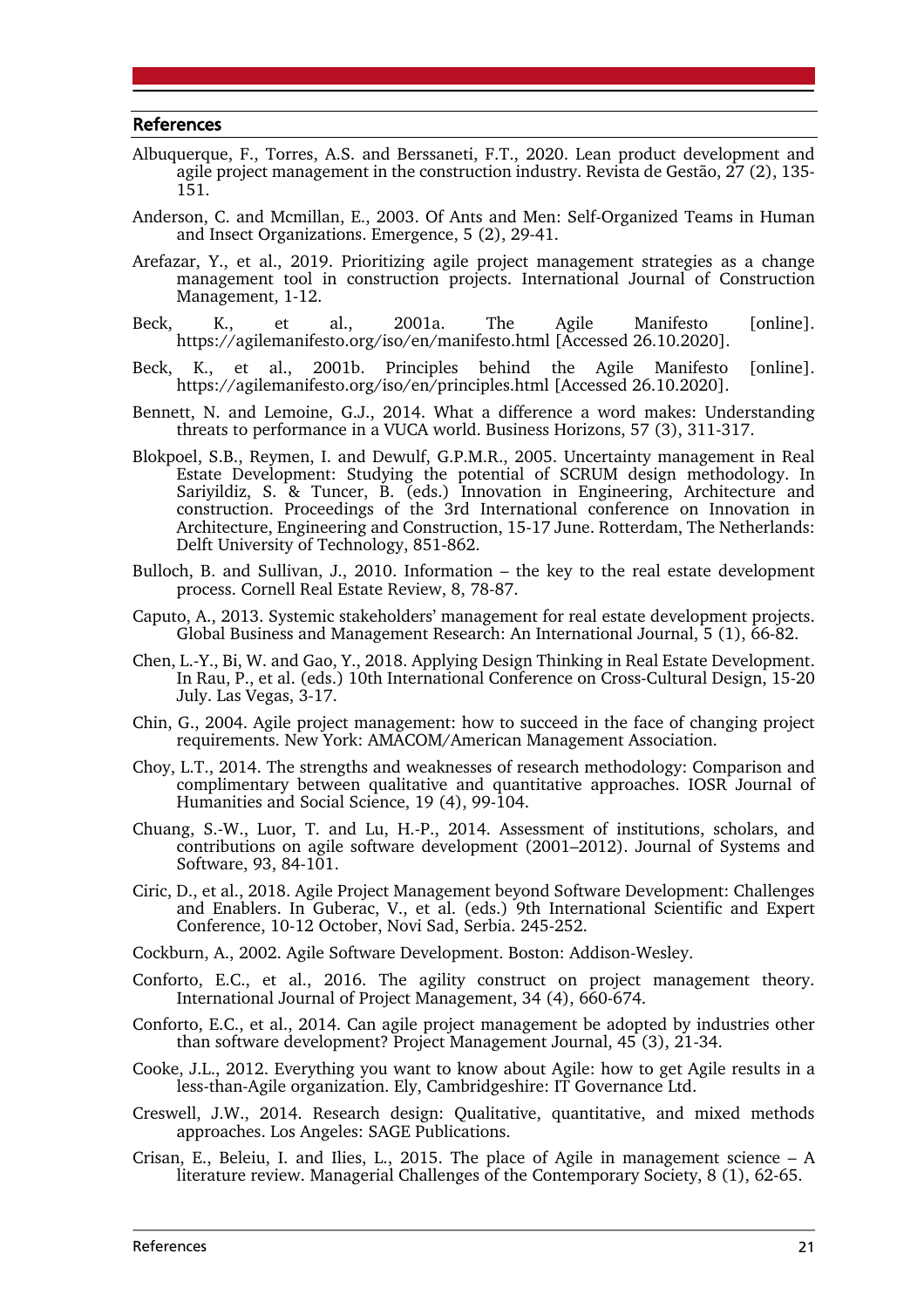- Dingsøyr, T., et al., 2012. A decade of agile methodologies: Towards explaining agile software development. Journal of Systems and Software, 85 (6), 1213-1221.
- Dybå, T. and Dingsøyr, T., 2008. Empirical studies of agile software development: A systematic review. Information and Software Technology, 50 (9-10), 833-859.
- Erickson, J., Lyytinen, K. and Siau, K., 2005. Agile modeling, agile software development, and extreme programming: the state of research. Journal of Database Management (JDM), 16 (4), 88-100.
- Fernandez, D.J. and Fernandez, J.D., 2008. Agile project management agilism versus traditional approaches. Journal of Computer Information Systems, 49 (2), 10-17.
- Flick, U., Von Kardorff, E. and Steinke, I., 2004. A companion to qualitative research. London: SAGE Publications.
- Gustavsson, T., 2016. Benefits of Agile Project Management in a Non-Software Development Context: A Literature Review. Project Management Development – Practice and Perspectives: Fifth International Scientific Conference on Project Management in the Baltic Countries, April 14-15, Riga, University of Latvia, S 114-124.
- Highsmith, J., 2004. Agile Project Management: Creating Innovative Products. Bosten: Addison-Wesley Professional.
- Johansson, M.Y., 2012. Agile project management in the construction industry: An inquiry of the oppurtunities in construction projects. Stockholm: KTH Royal Institute of Technology.
- Kallio, H., et al., 2016. Systematic methodological review: developing a framework for a qualitative semi-structured interview guide. Journal of Advanced Nursing, 72 (12), 2954-2965.
- Kriegisch, A., 2016. Scrum-Master.de Agiles Projektmanagement [online]. http://scrummaster.de/ [Accessed 27.10.2020].
- Krippendorff, K., 2004. Reliability in content analysis: Some common misconceptions and recommendations. Human Communication Research, 30 (3), 411-433.
- Lechler, T.G. and Yang, S., 2017. Exploring the role of project management in the development of the academic agile software discourse: A bibliometric analysis. Project Management Journal, 48 (1), 3-18.
- Mayring, P., 2014. Qualitative content analysis: theoretical foundation, basic procedures and software solution. Klagenfurt: Social Science Open Access Repository.
- Meuser, M. and Nagel, U., 2009. The expert interview and changes in knowledge production. In Bogner, A., Littig, B. & Menz, W. (eds.) Interviewing experts. London: Palgrave Macmillan, 17-42.
- Miles, M.E., Netherton, L.M. and Schmitz, A., 2015. Real Estate Development Principles and Process. Washington, D. C.: Urban Land Institute.
- Millar, C.C., Groth, O. and Mahon, J.F., 2018. Management innovation in a VUCA world: Challenges and recommendations. California Management Review, 61 (1), 5-14.
- Olsson, N.O., Sørensen, A.Ø. and Leikvam, G., 2015. On the need for iterative real estate project models – applying agile methods in real estate developments. Procedia Economics and Finance, 21, 524-531.
- Orlowski, C., Ziolkowski, A. and Paciorkiewicz, G., 2017. Quantitative assessment of the IT agile transformation. Procedia Engineering, 182, 524-531.
- Overby, E., Bharadwaj, A. and Sambamurthy, V., 2006. Enterprise agility and the enabling role of information technology. European Journal of Information Systems, 15 (2), 120- 131.
- Owen, R., et al., 2006. Is agile project management applicable to construction? In Sacks, R. & Bertelsen, S. (eds.) 14th Annual Conference of the International Group for Lean Construction, 25-27 July, Ponteficia Universidad Católica de Chile, Santiago. IGLC, 51- 66.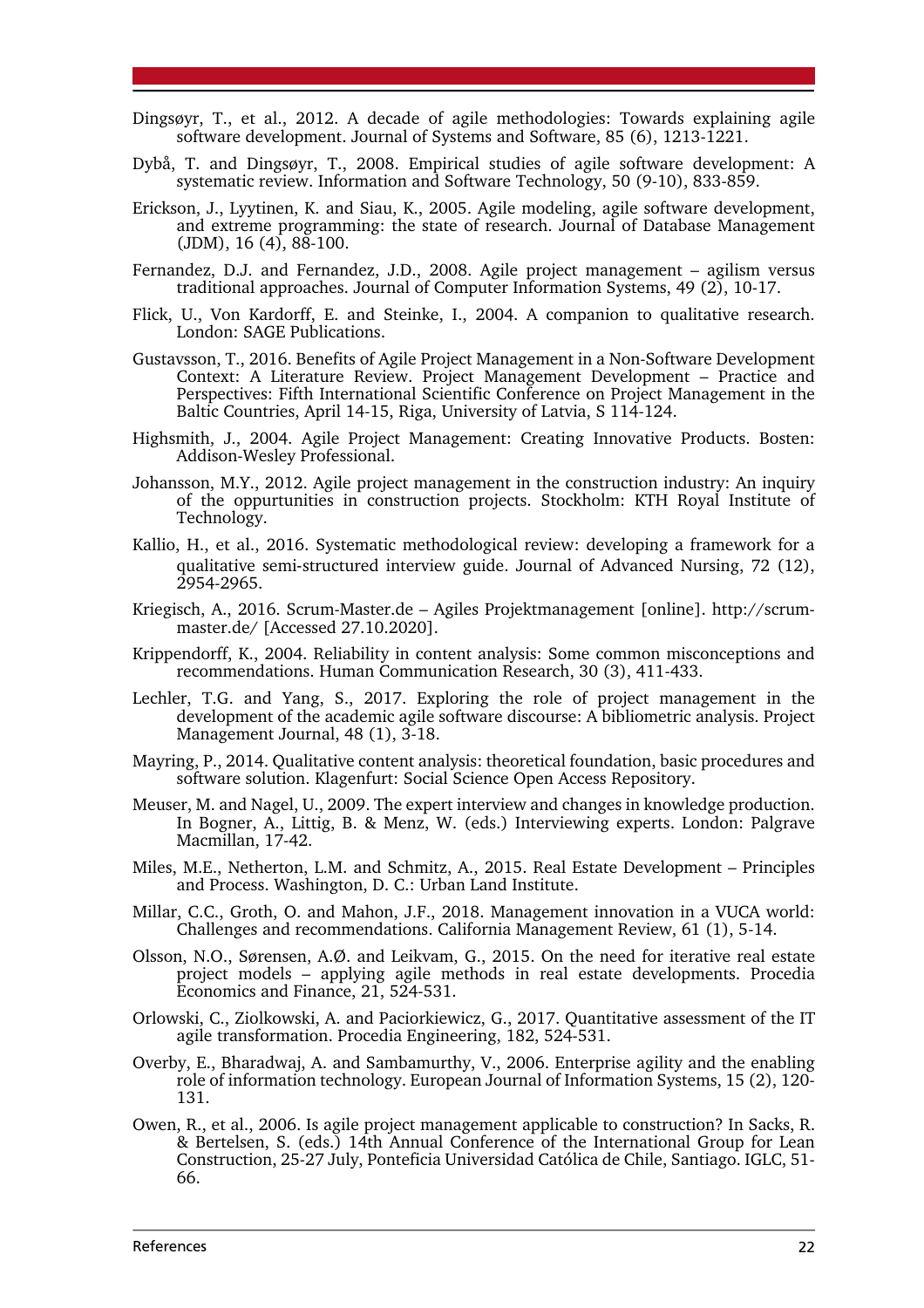- Peiser, R.B. and Frej, A.B., 1992. Professional real estate development: the ULI guide to the business. Washington, D. C.: Urban Land Institute.
- Peyinghaus, M. and Zeitner, R., 2019. Digitale Transformation der Immobilienwirtschaft Erfolgsfaktoren für die Steuerung von IT-Projekten und Unternehmen im digitalen Zeitalter. In Peyinghaus, M. & Zeitner, R. (eds.) Transformation Real Estate: Changeprozesse in Unternehmen und für Immobilien. Wiesbaden: Springer, 163-186.
- Pfnür, A. and Wagner, B., 2020. Transformation of the real estate and construction industry: empirical findings from Germany. Journal of Business Economics, 90 (7), 975-1019.
- Sanchez, L.M. and Nagi, R., 2001. A review of agile manufacturing systems. International Journal of Production Research, 39 (16), 3561-3600.
- Serrador, P. and Pinto, J.K., 2015. Does Agile work? A quantitative analysis of agile project success. International Journal of Project Management, 33 (5), 1040-1051.
- Seymour, D., Crook, D. and Rooke, J., 1997. The role of theory in construction management: a call for debate. Construction Management and Economics, 15 (1), 117-119.
- Sheffield, J. and Lemétayer, J., 2013. Factors associated with the software development agility of successful projects. International Journal of Project Management, 31 (3), 459-472.
- Sidky, A., Arthur, J. and Bohner, S., 2007. A disciplined approach to adopting agile practices: the agile adoption framework. Innovations in Systems and Software Engineering, 3, 203-216.
- Silverman, D., 2013. Doing qualitative research: A practical handbook. Los Angeles SAGE Publications.
- Sohi, A.J., et al., 2016. Does lean & agile project management help coping with project complexity? Procedia – Social and Behavioral Sciences, 226, 252-259.
- Sommer, A.F., et al., 2015. Improved product development performance through Agile/Stage-Gate hybrids: The next-generation Stage-Gate process? Research-Technology Management, 58 (1), 34-45.
- Stracusser, G., 2015. Agile Project Management Concepts Applied to Construction and Other Non-IT Fields. Orlando: Project Management Institute.
- Sutherland, J. and Schwaber, K., 2017. The Scrum Guide The Definitive Guide to Scrum: The Rules of the Game.
- Teece, D., Peteraf, M. and Leih, S., 2016. Dynamic capabilities and organizational agility: Risk, uncertainty, and strategy in the innovation economy. California Management Review, 58 (4), 13-35.
- Van Marrewijk, A., et al., 2008. Managing public–private megaprojects: Paradoxes, complexity, and project design. International Journal of Project Management, 26 (6), 591-600.
- Vandell, K.D., 1990. Real estate development: An academic perspective. The Journal of Real Estate Finance and Economics, 3 (2), 111-115.
- Wengraf, T., 2001. Qualitative research interviewing: Biographic narrative and semistructured methods. London: SAGE Publications.
- Wurtzebach, C.H., Miles, M.E. and Cannon, S.E., 1995. Modern Real Estate. New York: Wiley.
- Wysocki, R.K., 2006. Effective Software Project Management. Indianapolis: Wiley Publishing.
- Yin, R.K., 2017. Case study research and applications: Design and methods. Los Angeles, London, New Delhi, Singapore, Washington, D. C., Melbourne: SAGE Publications.
- Zeitner, R., Peyinghaus, M. and Wellbrock, J., 2019. Process Management Real Estate Monitor 2019 – Wie viel Agilität verträgt die Immobilienwirtschaft? Hochschule für Technik und Wirtschaft Berlin: Competence Center Process Management Real Estate.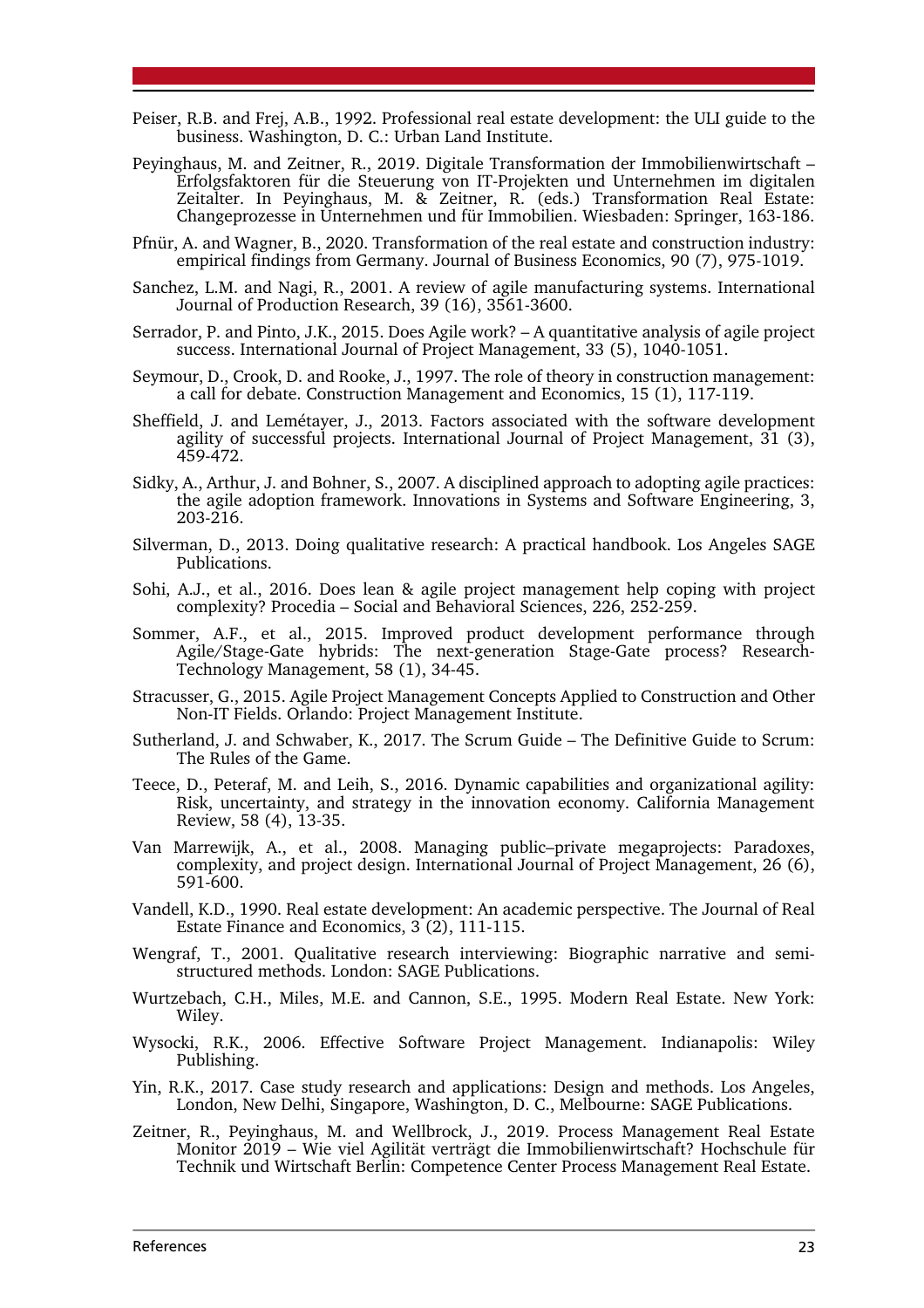Zulch, B.G., 2012. The construction project manager as communicator in the property development and construction industries. University of the Free State.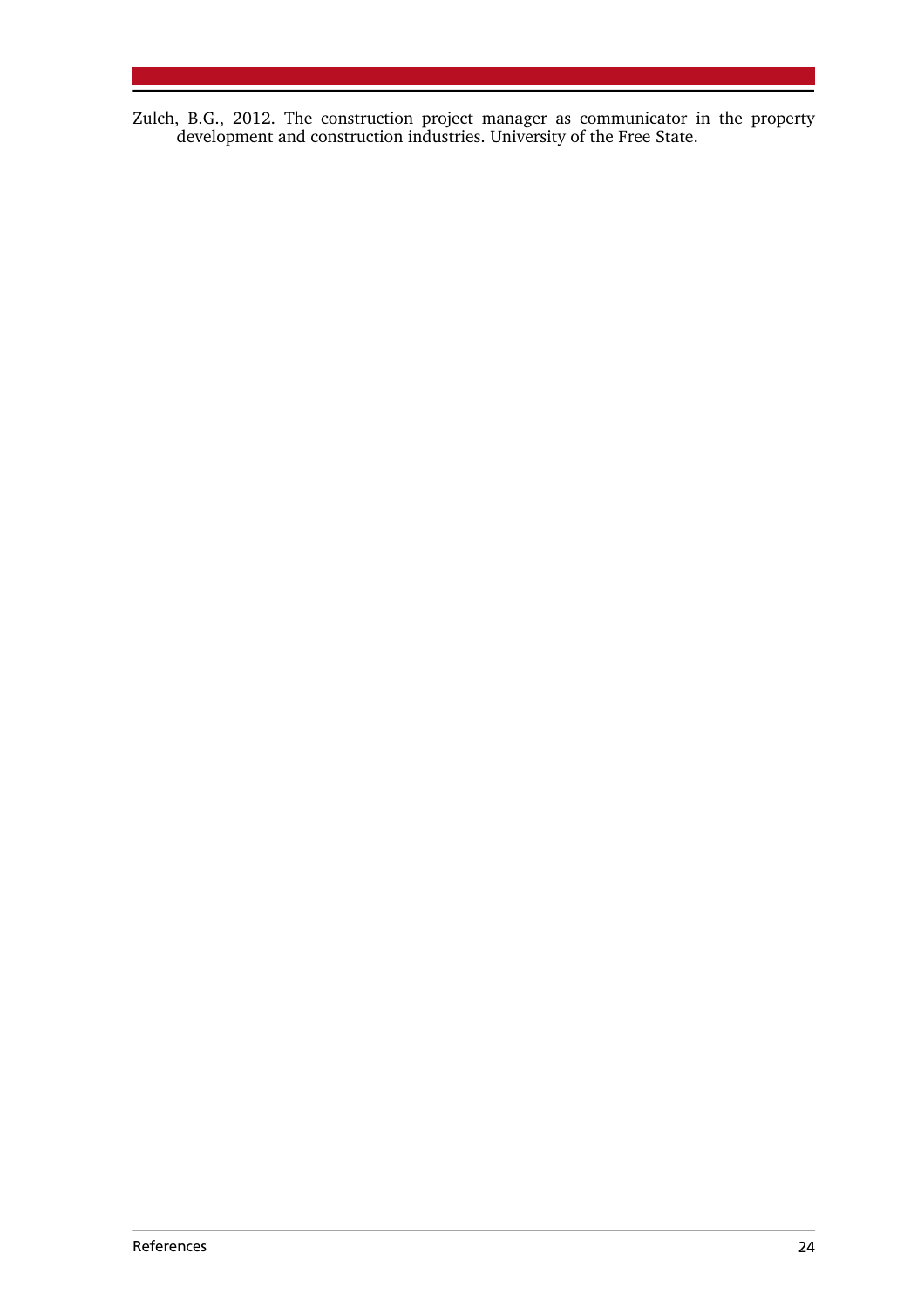#### Bisher in dieser Reihe erschienen

- **Alexander Herrmann (2005):** Analyse der Anfangsrenditen in Frankfurt, Paris, London & New York. Ein Beitrag zur Vergleichbarkeit von Immobilienrenditen. In: Andreas Pfnür (Hrsg.), Arbeitspapiere zur immobilienwirtschaftlichen Forschung und Praxis, Band Nr. 1.
- **Alexander Bräscher (2005):** Real Estate Private Equity (REPE) im Spannungsfeld von Entwickler, Kreditinstitut und Private-Equity-Gesellschaft. Ergebnisbericht zur empirischen Untersuchung. In: Andreas Pfnür (Hrsg.), Arbeitspapiere zur immobilienwirtschaftlichen Forschung und Praxis, Band Nr. 2.
- **Nadine Hainbuch (2006):** Status Quo und Perspektiven immobilienwirtschaftlicher PPPs. PPP im öffentlichen Hochbau in Deutschland aus Sicht des privaten Investors. Ergebnisse einer empirischen Analyse. In: Andreas Pfnür (Hrsg.), Arbeitspapiere zur immobilienwirtschaftlichen Forschung und Praxis, Band Nr. 3.
- **Arbeitskreis PPP im Management öffentlicher Immobilien im BPPP e.V. (2006):** Risiken imobilienwirtschaftlicher PPPs aus Sicht der beteiligten Akteure. In: Andreas Pfnür (Hrsg.), Arbeitspapiere zur immobilienwirtschaftlichen Forschung und Praxis, Band Nr. 4.
- **Sebastian Kühlmann (2006):** Systematik und Abgrenzung von PPP-Modellen und Begriffen. In: Andreas Pfnür (Hrsg.), Arbeitspapiere zur immobilienwirtschaftlichen Forschung und Praxis, Band Nr. 5.
- **Dirk Krupper (2006):** Target Costing für die Projektentwicklung von Immobilien als Instrument im Building Performance Evaluation Framework. In: Andreas Pfnür (Hrsg.), Arbeitspapiere zur immobilienwirtschaftlichen Forschung und Praxis, Band Nr. 6.
- **Moritz Lohse (2006):** Die wirtschaftliche Situation deutscher Wohnungsunternehmen eine empirische Untersuchung. In: Andreas Pfnür (Hrsg.), Arbeitspapiere zur immobilienwirtschaftlichen Forschung und Praxis, Band Nr. 7.
- **Andreas Pfnür, Patricia Egres, Klaus Hirt (2007):** Ganzheitliche Wirtschaftlichkeitsanalyse bei PPP Projekten dargestellt am Beispiel des Schulprojekts im Kreis Offenbach. Ergebnisbericht zur empirischen Untersuchung. In: Andreas Pfnür (Hrsg.), Arbeitspapiere zur immobilienwirtschaftlichen Forschung und Praxis, Band Nr. 8.
- **Arbeitskreis PPP im Management öffentlicher Immobilien im BPPP e.V. (2007):**  Optimierung von Wirtschaftlichkeitsuntersuchungen in immobilienwirtschaftlichen PPPs. Ein Thesenpapier. In: Andreas Pfnür (Hrsg.), Arbeitspapiere zur immobilienwirtschaftlichen Forschung und Praxis, Band Nr. 9.
- **Steffen Hartmann, Moritz Lohse, Andreas Pfnür (2007):** 15 Jahre Corporate Real Estate Management in Deutschland: Entwicklungsstand und Perspektiven der Bündelung immobilienwirtschaftlicher Aufgaben bei ausgewählten Unternehmen. In: Andreas Pfnür (Hrsg.), Arbeitspapiere zur immobilienwirtschaftlichen Forschung und Praxis, Band Nr. 10.
- **Henning Schöbener, Christoph Schetter, Andreas Pfnür (2007):** Reliability of Public Private Partnership Projects under Assumptions of Cash Flow Volatility. In: Andreas Pfnür (Hrsg.), Arbeitspapiere zur immobilienwirtschaftlichen Forschung und Praxis, Band Nr. 11.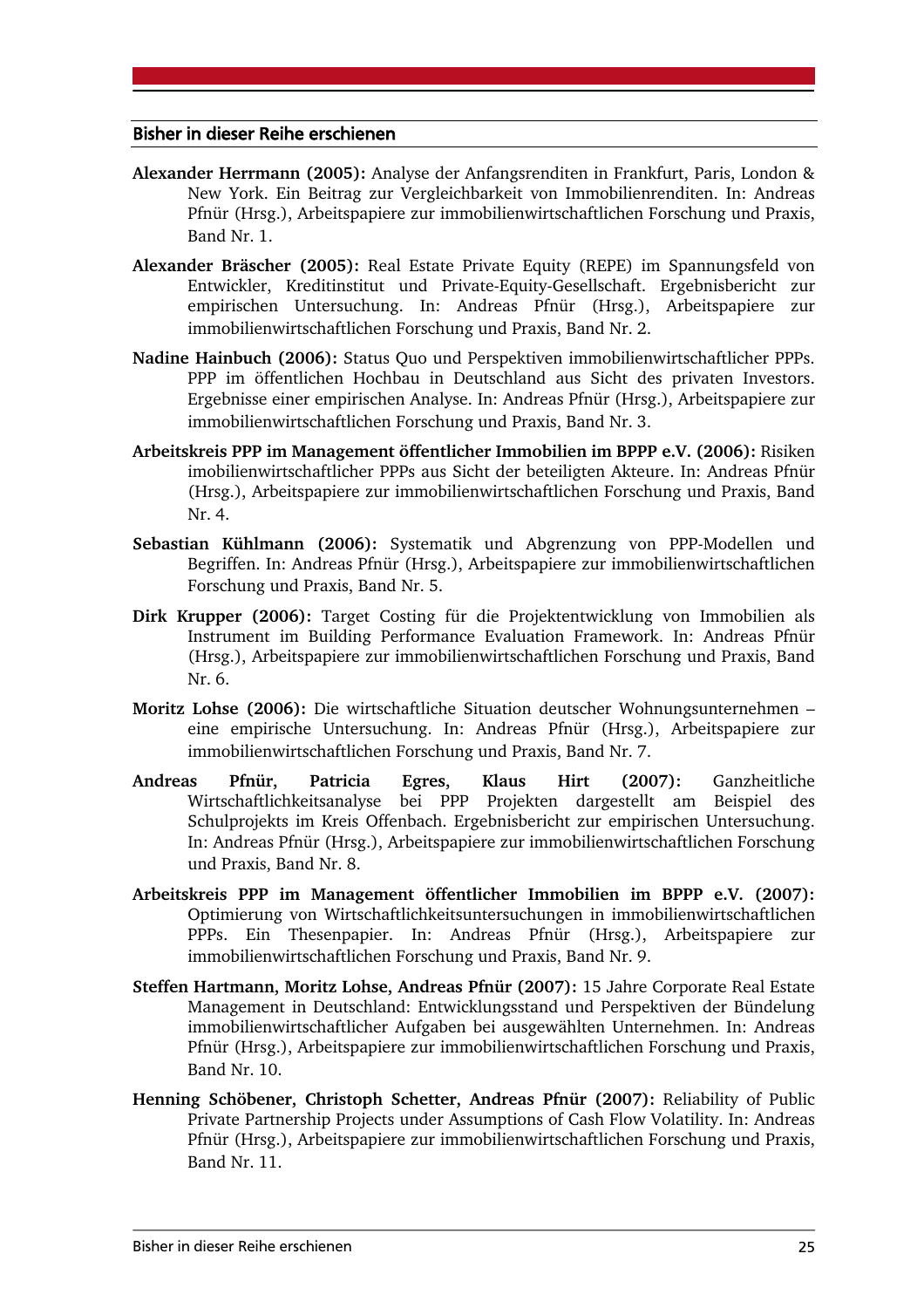- **Moritz Lohse, Andreas Pfnür (2008):** EWOWI zwanzig zehn Erfolgspotenziale der Wohnungswirtschaft 2010. In: Andreas Pfnür (Hrsg.), Arbeitspapiere zur immobilienwirtschaftlichen Forschung und Praxis, Band Nr. 12.
- **Arbeitskreis PPP im Management öffentlicher Immobilien im BPPP e.V. (2009):** Optimierung von Transaktionskosten öffentlicher Immobilieninvestitionen. Ein Thesenpapier. In: Andreas Pfnür (Hrsg.), Arbeitspapiere zur immobilienwirtschaftlichen Forschung und Praxis, Band Nr. 13.
- **Annette Kämpf-Dern, Andreas Pfnür (2009):** Grundkonzept des Immobilienmanagements. Ein Vorschlag zur Strukturierung immobilienwirtschaftlicher Managementaufgaben. In: Andreas Pfnür (Hrsg.), Arbeitspapiere zur immobilienwirtschaftlichen Forschung und Praxis, Band Nr. 14.
- **Annette Kämpf-Dern (2009):** Immobilienwirtschaftliche Managementebenen und aufgaben. Definitions- und Leistungskatalog des Immobilienmanagements. In: Andreas Pfnür (Hrsg.), Arbeitspapiere zur immobilienwirtschaftlichen Forschung und Praxis, Band Nr. 15.
- **Sonja Weiland, Andreas Pfnür (2009):** Empirische Untersuchung der Nutzenwirkungen von PPP Projekten auf den Schulbetrieb am Beispiel der Schulen im Kreis Offenbach. In: Andreas Pfnür (Hrsg.), Arbeitspapiere zur immobilienwirtschaftlichen Forschung und Praxis, Band Nr. 16.
- **Sigrun Wonneberger (2009):** Die Auswahl von Propertymanagement Dienstleistern Ergebnisbericht zur empirischen Untersuchung. In: Andreas Pfnür (Hrsg.), Arbeitspapiere zur immobilienwirtschaftlichen Forschung und Praxis, Band Nr. 17.
- **Andreas Pfnür, Nikolas Müller, Sonja Weiland (2009):** Wirtschaftlichkeitsberechnungen von Klimaschutzinvestitionen in der Wohnungswirtschaft – Clusteranalyse und 25<br>Szenariofälle. In: Andreas Pfnür (Hrsg.). Arbeitspapiere zur Szenariofälle. In: Andreas Pfnür (Hrsg.), Arbeitspapiere zur immobilienwirtschaftlichen Forschung und Praxis, Band Nr. 18.
- **Andreas Pfnür, Wulf Reclam, Fabian Heyden, Friedemann Kuppler, Julian Thiel (2010):** Status quo der Kernkompetenzen und Outsourcing-Aktivitäten in der deutschen Wohnungswirtschaft. In: Andreas Pfnür (Hrsg.), Arbeitspapiere zur immobilienwirtschaftlichen Forschung und Praxis, Band Nr. 19.
- **Michael G. Müller (2010):** Komparative Untersuchung der EU-REIT-Regime. In: Andreas Pfnür (Hrsg.), Arbeitspapiere zur immobilienwirtschaftlichen Forschung und Praxis, Band Nr. 20.
- **Andreas Pfnür, Sonja Weiland (2010):** CREM 2010: Welche Rolle spielt der Nutzer? In: Andreas Pfnür (Hrsg.), Arbeitspapiere zur immobilienwirtschaftlichen Forschung und Praxis, Band Nr. 21.
- **Stephanie Heitel (2010):** Stadtrendite durch Wohnungsunternehmen Analyse der Komponenten und Quantifizierungsmethoden. In: Andreas Pfnür (Hrsg.), Arbeitspapiere zur immobilienwirtschaftlichen Forschung und Praxis, Band Nr. 22.
- **Arbeitskreis PPP im Management öffentlicher Immobilien im BPPP e.V. (2010):**  Arbeitspapier und Handlungsempfehlungen – Qualität als kritischer Erfolgsfaktor der Wirtschaftlichkeit von Immobilien. In: Andreas Pfnür (Hrsg.), Arbeitspapiere zur immobilienwirtschaftlichen Forschung und Praxis, Band Nr. 23.
- **Stephanie Heitel, Moritz Lohse, Michael Zahn, Andreas Pfnür, Manuela Damianakis (2011):** Wohnungswirtschaft im Wandel: Möglichkeiten und Grenzen öffentlicher Finanzierung in der Wohnraumversorgung. In: Andreas Pfnür (Hrsg.), Arbeitspapiere zur immobilienwirtschaftlichen Forschung und Praxis, Band Nr. 24.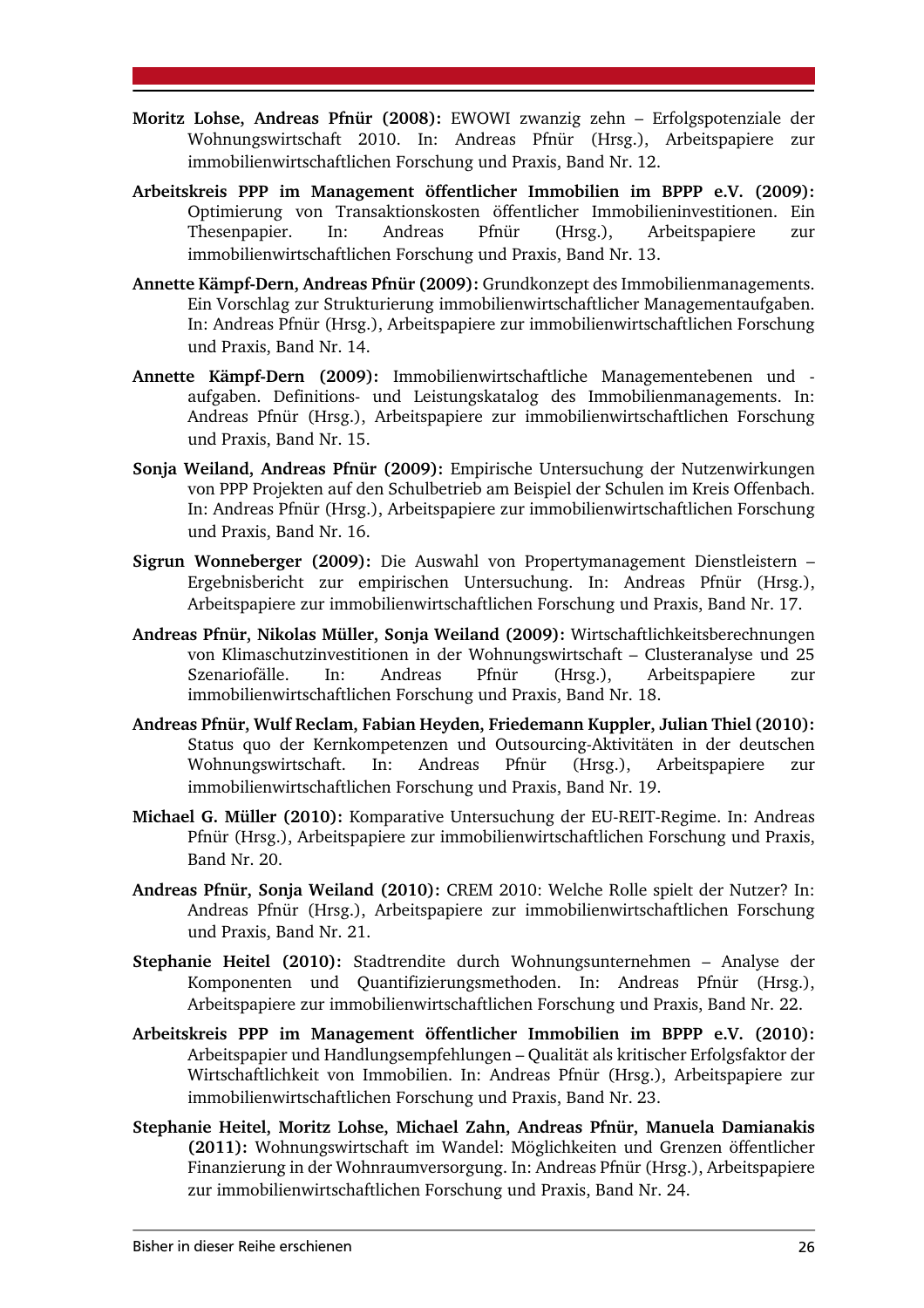- **Dirk Krupper (2011):** Immobilienproduktivität: Der Einfluss von Büroimmobilien auf Nutzerzufriedenheit und Produktivität. Eine empirische Studie am Beispiel ausgewählter Bürogebäude der TU Darmstadt. In: Andreas Pfnür (Hrsg.), Arbeitspapiere zur immobilienwirtschaftlichen Forschung und Praxis, Band Nr. 25.
- **Damir Janßen-Tapken (2011):** Einsatz und Nutzen von ERP-Systemen im CREM Eine empirische Studie am Beispiel des SAP ERP-Systems. In: Andreas Pfnür (Hrsg.), Arbeitspapiere zur immobilienwirtschaftlichen Forschung und Praxis, Band Nr. 26.
- **Stephanie Heitel, Annette Kämpf-Dern, Andreas Pfnür (2012):** Nachhaltiges Management von Stakeholderbeziehungen kommunaler Wohnungsunternehmen. Eine empirische Untersuchung am Beispiel der bauverein AG Darmstadt. In: Andreas Pfnür (Hrsg.), Arbeitspapiere zur immobilienwirtschaftlichen Forschung und Praxis, Band Nr. 27.
- **Andreas Pfnür, Nikolas Müller (2013):** Energetische Gebäudesanierung in Deutschland, Studie Teil II: Prognose der Kosten alternativer Sanierungsfahrpläne und Analyse der finanziellen Belastungen für Eigentümer und Mieter bis 2050. In: Andreas Pfnür (Hrsg.), Arbeitspapiere zur immobilienwirtschaftlichen Forschung und Praxis, Band Nr. 28.
- **Sigrun Lüttringhaus (2014):** Outsourcing des Propertymanagements als Professional Service. Zusammenfassung der Ergebnisse der empirischen Untersuchung. In: Andreas Pfnür (Hrsg.), Arbeitspapiere zur immobilienwirtschaftlichen Forschung und Praxis, Band Nr. 29.
- **Kevin Meyer, Andreas Pfnür (2015):** Kognitive verzerrte Entscheidungen als Ursache für Ineffizienzen in der Immobilienprojektentwicklung. Managementorientierte Fassung der Ergebnisse einer empirischen Studie. In: Andreas Pfnür (Hrsg.), Arbeitspapiere zur immobilienwirtschaftlichen Forschung und Praxis, Band Nr. 30.
- **Tobias Just, Andreas Pfnür, Christian Braun (2016):** Aurelis-Praxisstudie: Wie Corporates die Märkte und das Management für produktionsnahe Immobilien einschätzen. In: Andreas Pfnür (Hrsg.), Arbeitspapiere zur immobilienwirtschaftlichen Forschung und Praxis, Band Nr. 31.
- **Nikolas D. Müller, Andreas Pfnür (2016):** Wirtschaftlichkeitsberechnungen bei verschärften energetischen Standards für Wohnungsneubauten aus den Perspektiven von Eigentümern und Mietern – Methodisches Vorgehen und Fallbeispiel. In: Andreas Pfnür (Hrsg.), Arbeitspapiere zur immobilienwirtschaftlichen Forschung und Praxis, Band Nr. 32.
- **Andreas Pfnür, Bernadetta Winiewska, Bettina Mailach, Bert Oschatz (2016):** Dezentrale vs. zentrale Wärmeversorgung im deutschen Wärmemarkt – Vergleichende Studie aus energetischer und ökonomischer Sicht. In: Andreas Pfnür (Hrsg.), Arbeitspapiere zur immobilienwirtschaftlichen Forschung und Praxis, Band Nr. 33.
- **Nikolas D. Müller, Andreas Pfnür (2017):** Konzeptionelle Ansätze zur Umsetzung der Energiewende im Gebäudesektor – Systematisierung und Diskussion alternativer Steuerungsindikatoren für die Energie- und Klimapolitik im Gebäudesektor. In: Andreas Pfnür (Hrsg.), Arbeitspapiere zur immobilienwirtschaftlichen Forschung und Praxis, Band Nr. 34.
- **Andreas Pfnür, Julian Seger (2017):** Produktionsnahe Immobilien. Herausforderungen und Entwicklungsperspektiven aus Sicht von Corporates, Investoren und Dienstleistern. In: Andreas Pfnür (Hrsg.), Arbeitspapiere zur immobilienwirtschaftlichen Forschung und Praxis, Band Nr. 35.